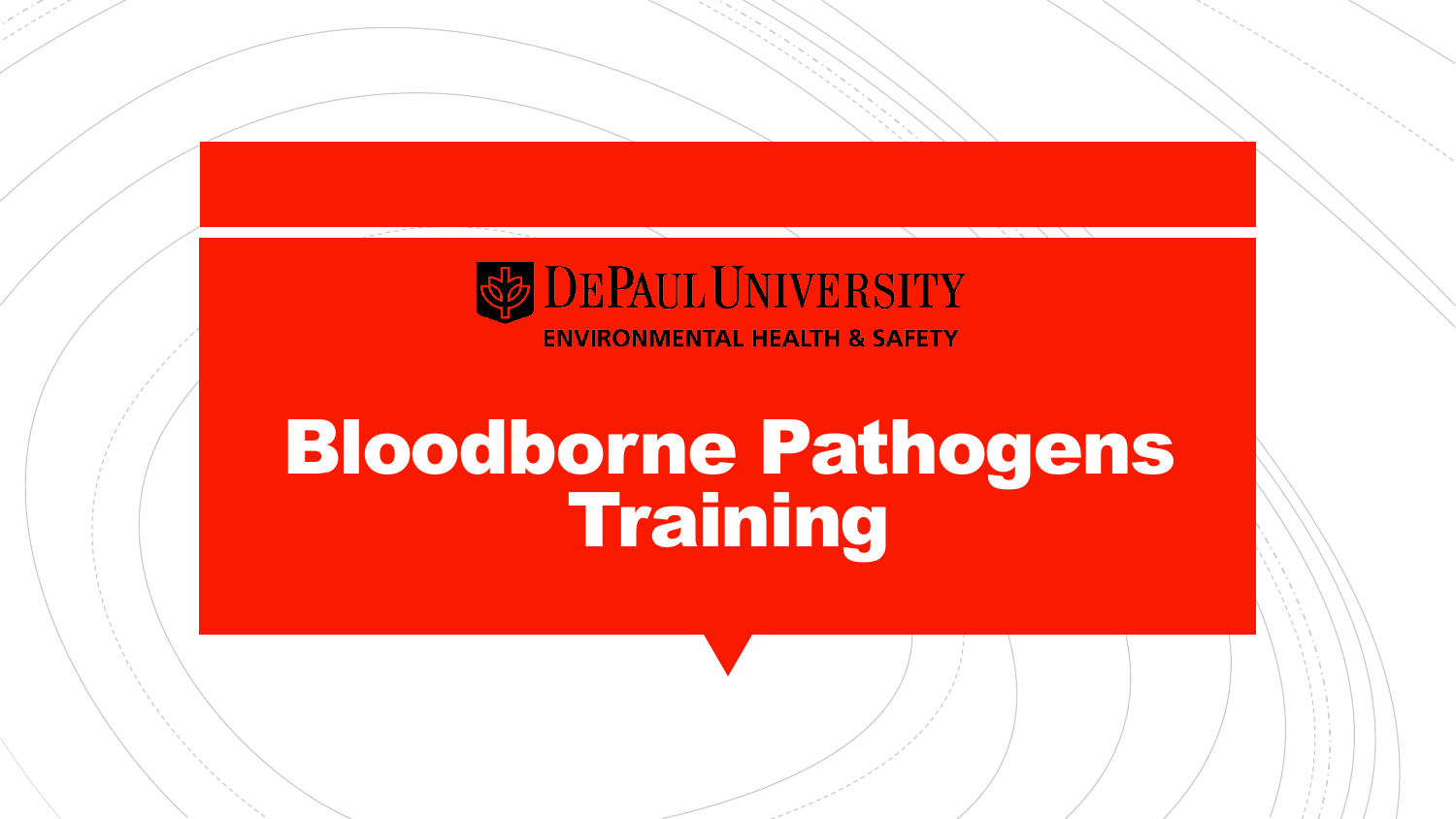## What are BBPs?

Bloodborne pathogens (BBPs) are microorganisms in human blood that can cause disease.

The BBPs we are most concerned about in the US are:

**Human Immunodeficiency Virus (HIV)**

**Hepatitis B Virus (HBV)**

**Hepatitis C Virus (HCV)**

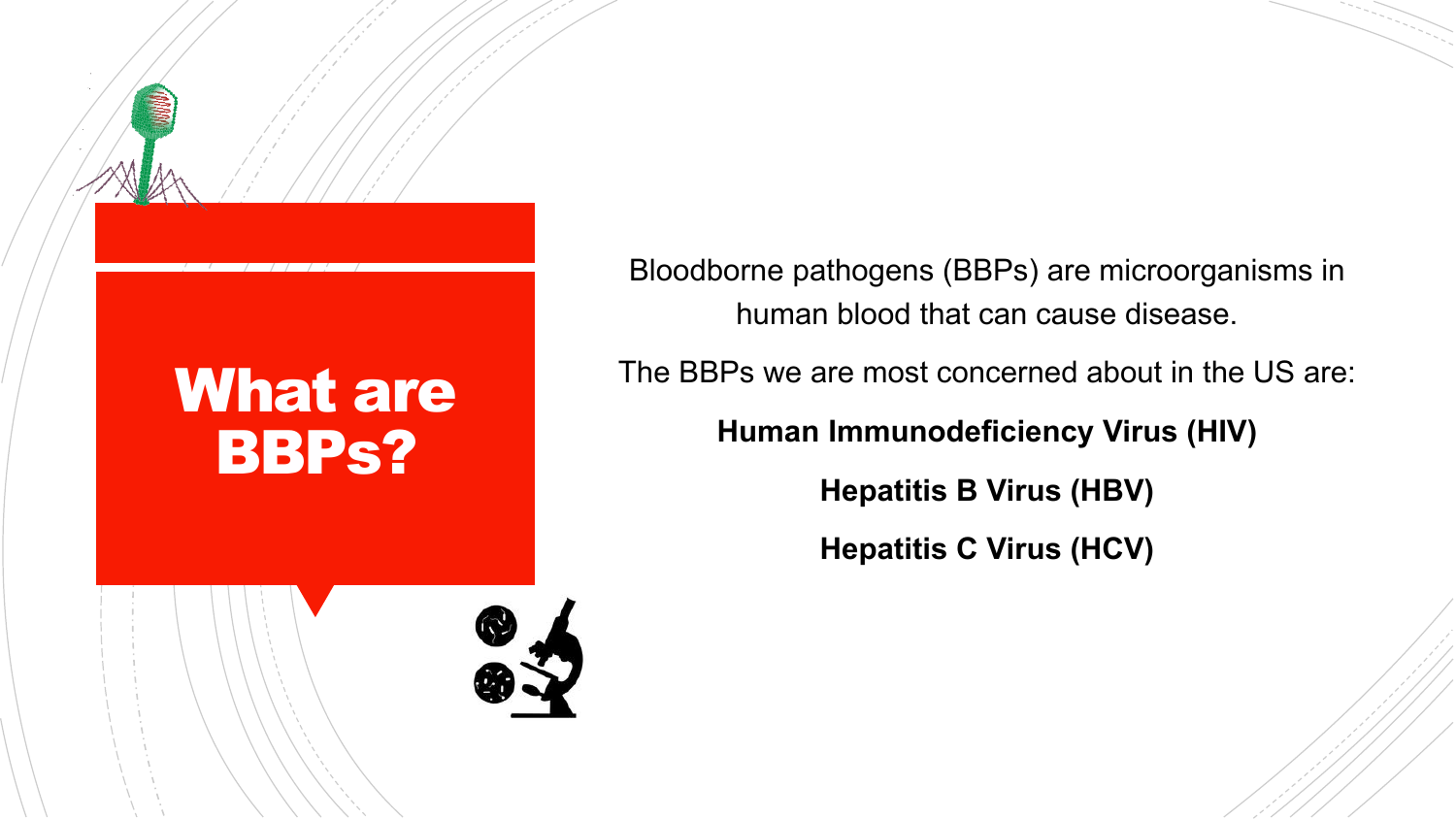### **Other Potentially** Infectious **Materials** (OPIM)

- **Other than blood, certain body fluids can also carry** BBPs. We call these "other potentially infectious materials" (OPIM).
- **OPIM are mainly internal body fluids that you are** highly unlikely to encounter.
- **Body fluids that DO NOT carry BBPs** include: vomit, urine, sweat, tears and saliva **UNLESS** they also contain visible blood.
- In any situation where it is impossible to distinguish between body fluids, treat them all as blood/OPIM.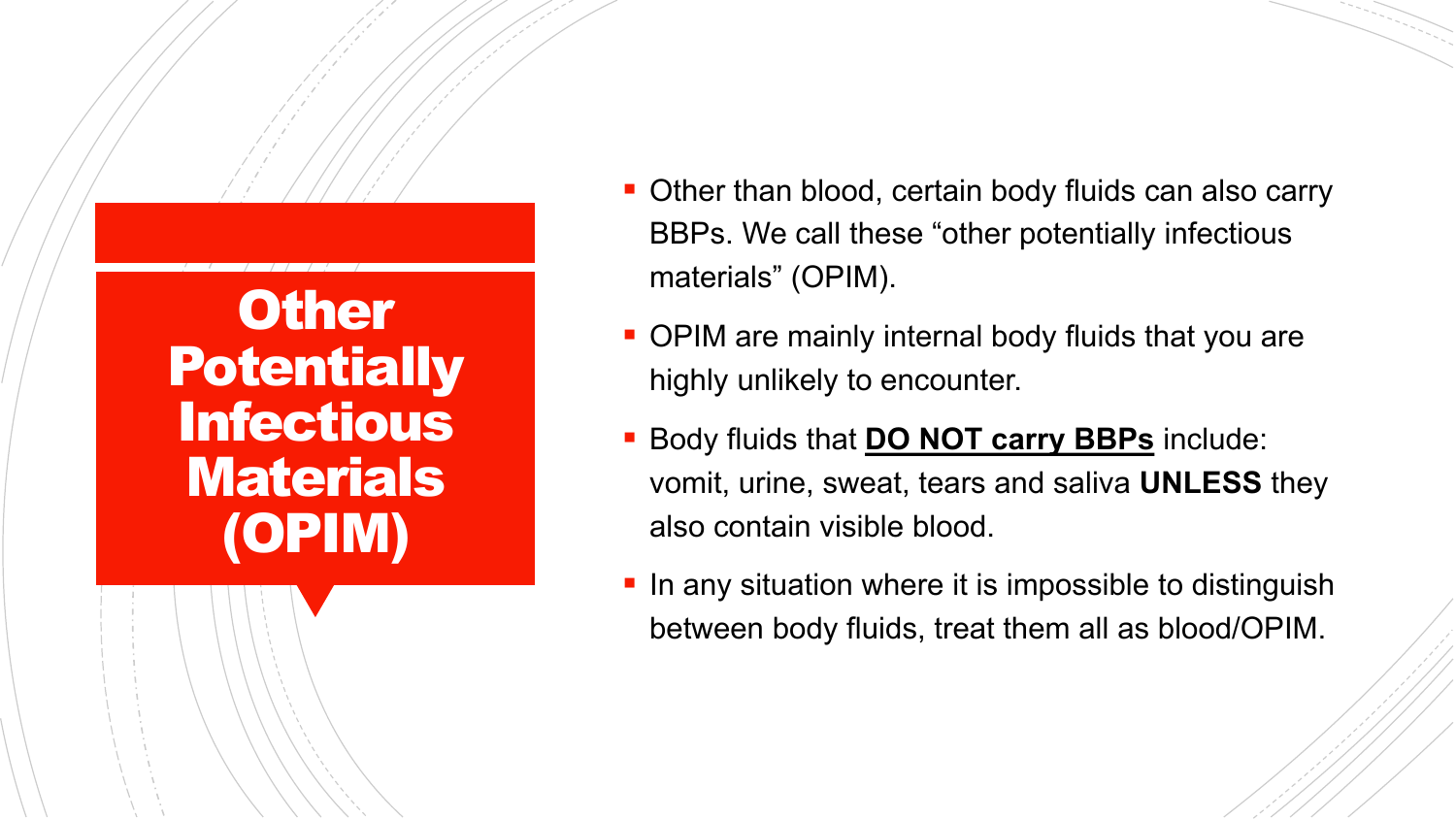## Your **occupational** exposure

You are required to take this training because you have occupational exposure to blood/OPIM. That means your job duties include task(s) that could expose you to blood/OPIM, such as:

- **Performing first aid or CPR**
- Cleaning up blood/body fluids
- **Working with human cell lines not certified free of** HBV in a laboratory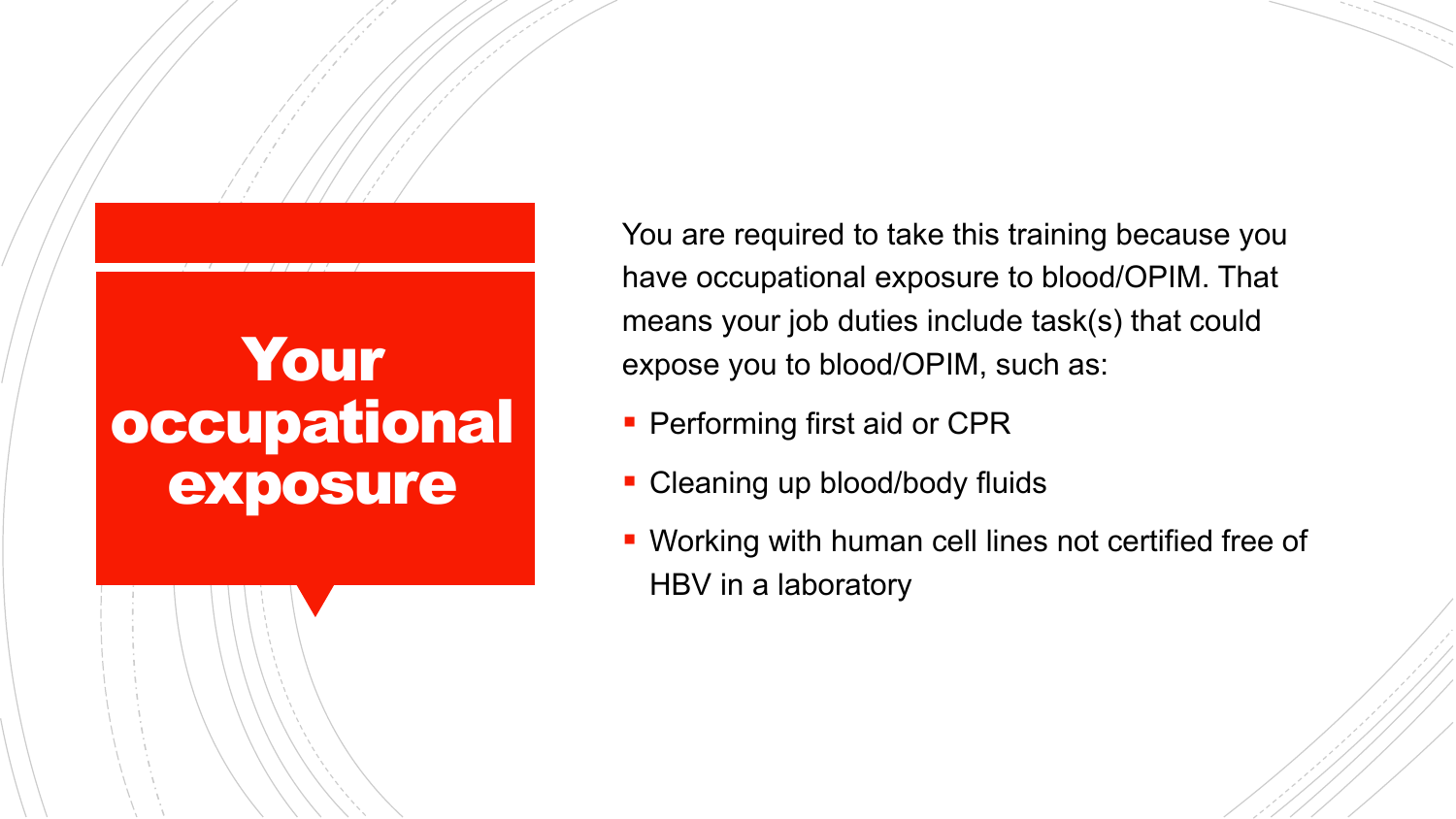Even if you are not usually exposed to blood/OPIM, it is still important to be aware of the hazards and know how to react if you find yourself in such a situation.

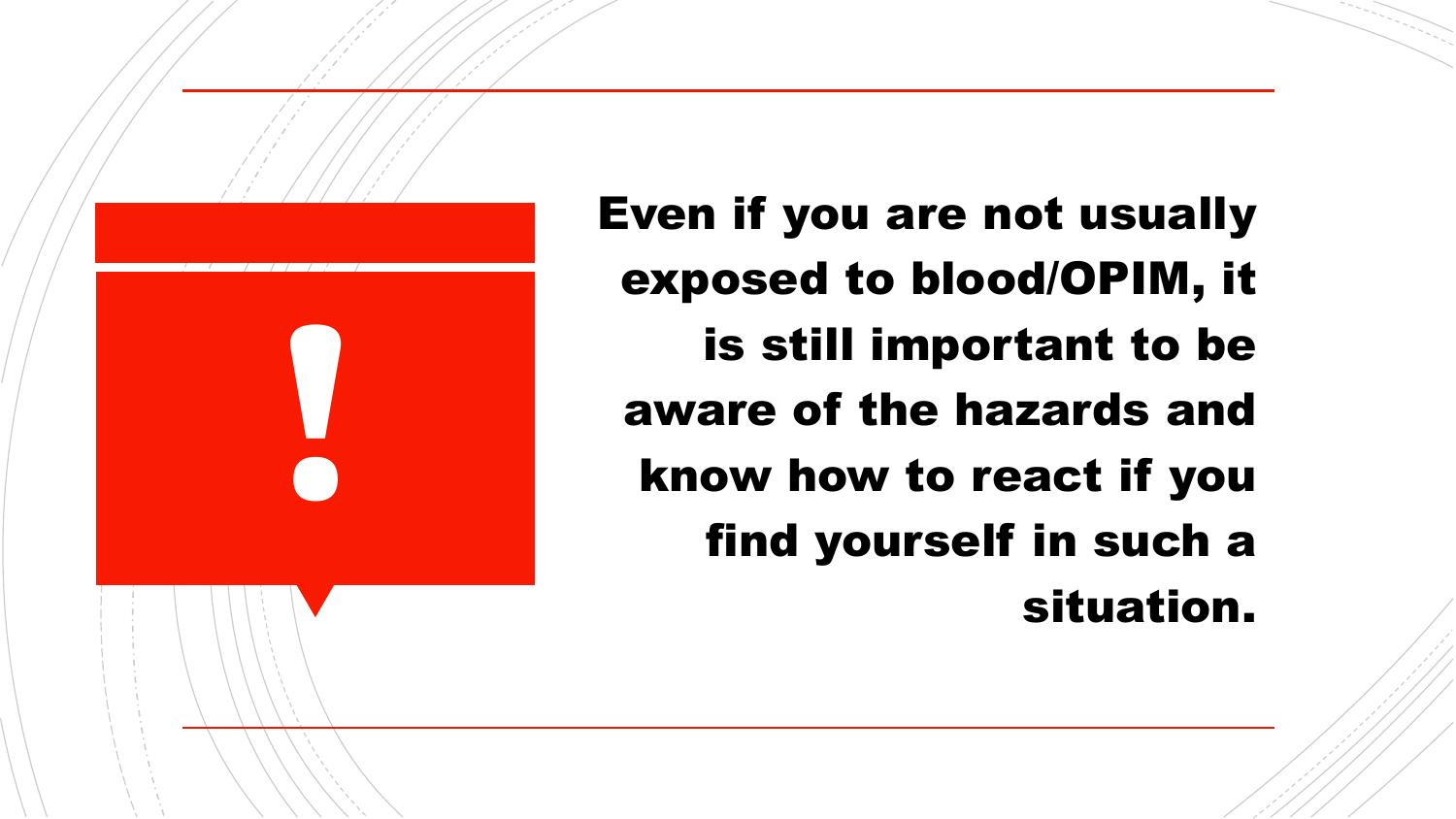## OSHA's **Bloodborne** Pathogens **Standard**

OSHA created a Bloodborne Pathogens Standard to protect employees with occupational exposure to BBPs.

DePaul has many requirements under this standard:

- **Providing this training annually**
- **Providing employees with proper personal protective** equipment (PPE)
- **Maintaining a written Exposure Control Plan**
- Offering employees hepatitis B vaccination for free
- Covering the cost of any medical treatment needed due to an exposure

#### **OSHA = Occupational Safety and Health Administration**

You can view the full text of the BBP Standard at <https://www.osha.gov/laws-regs/regulations/standardnumber/1910/1910.1030>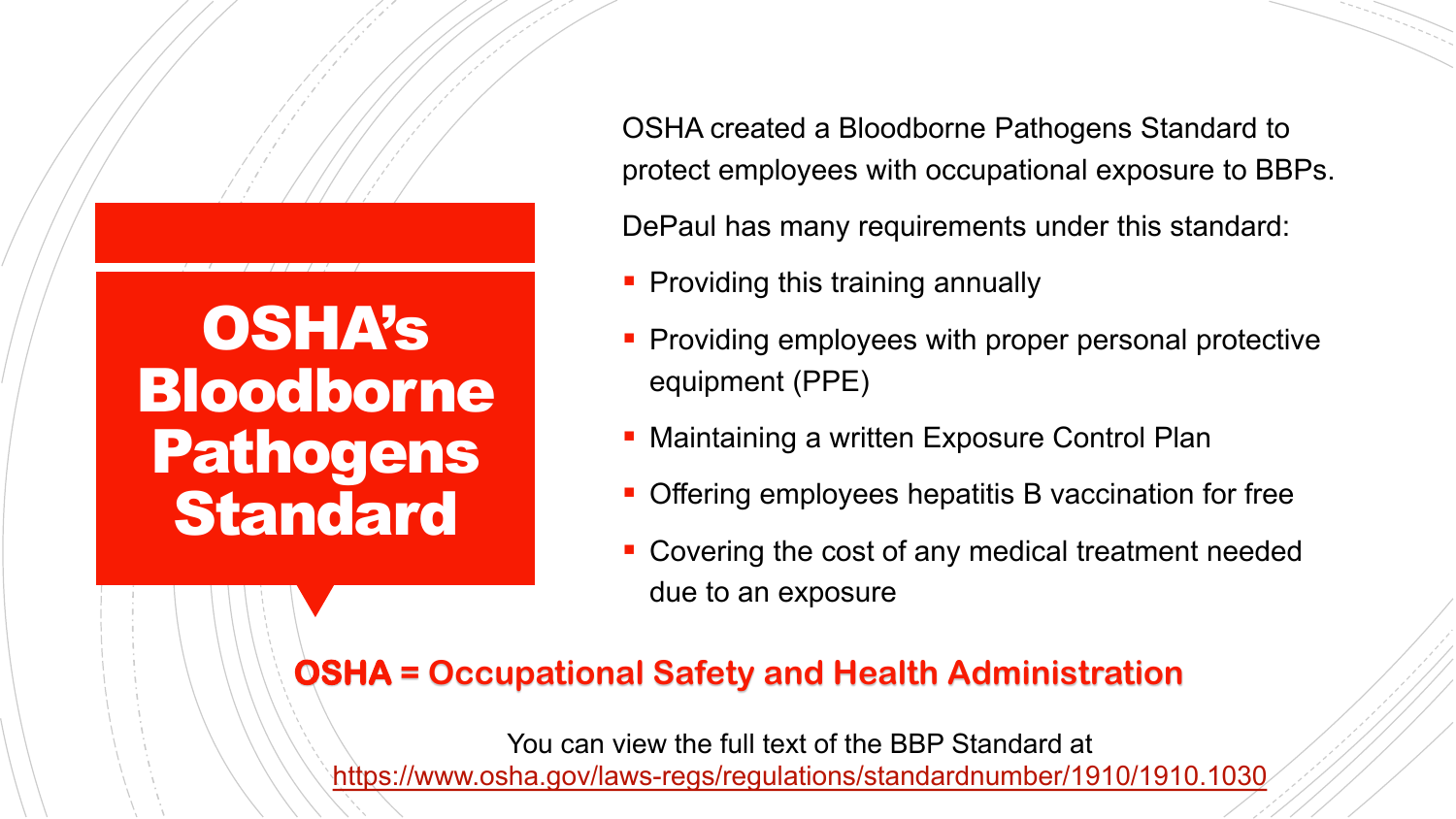### DePaul's **Exposure** Control Plan (ECP)

- The **DePaul ECP** is maintained on the EHS website
- **Provides guidance for identifying positions and tasks** with occupational exposure at the unit level
- **Describes general safe work practices and procedures**
- Outlines employees' rights to receive the hepatitis B vaccination as well as confidential medical evaluation and follow up in case of an exposure, at DePaul's expense
- Some departments maintain their own ECP specific to their operations
- Others use the DePaul ECP along with Appendix A which contains unit-specific information
- **The DePaul ECP must be** supplemented with Appendix A in order to serve as a complete ECP for a unit
- **Ask your supervisor how to access your unit's ECP**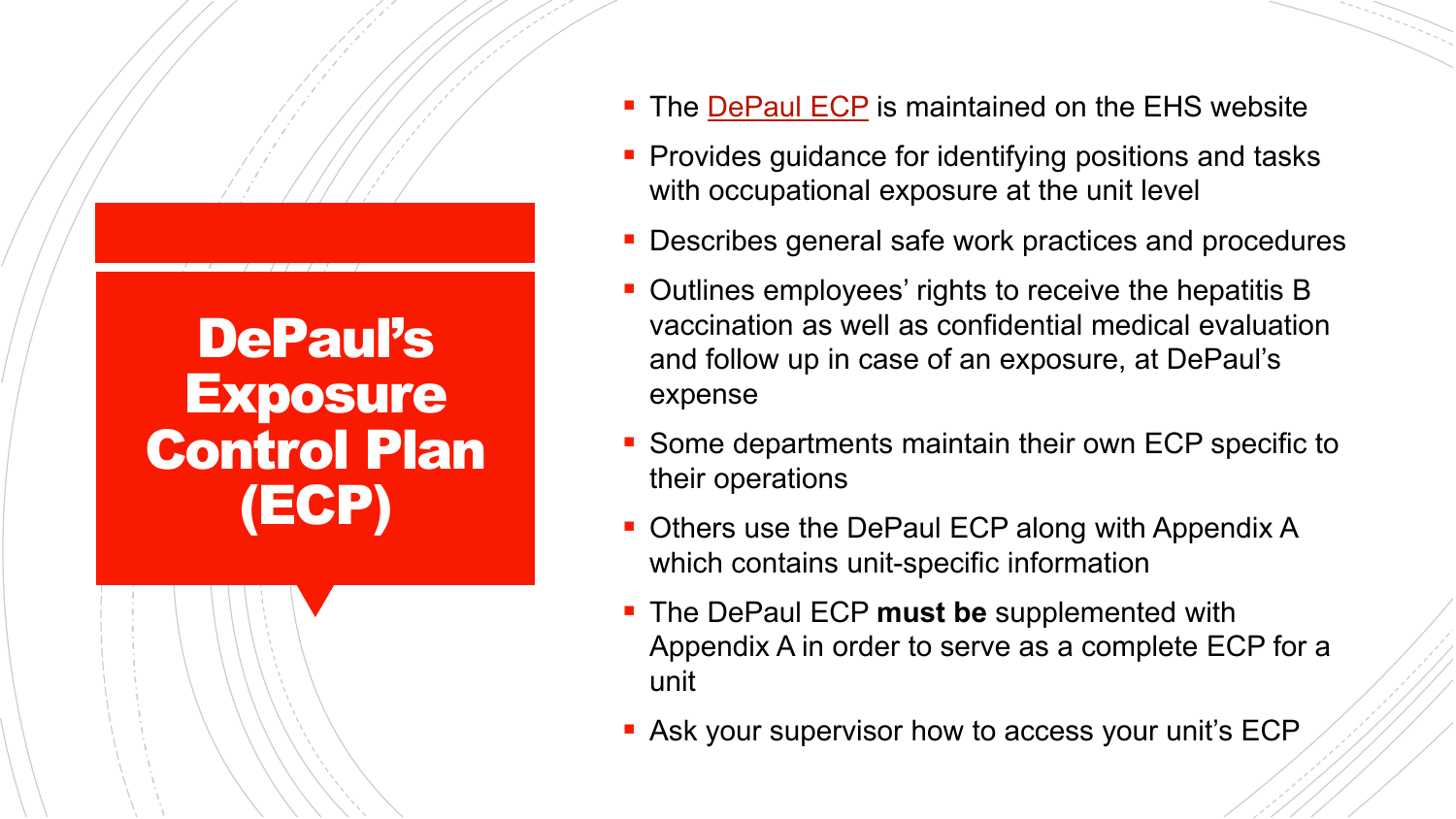### Bloodborne Diseases

Before we go over how to protect ourselves from BBPs, let's learn more about the diseases they can cause.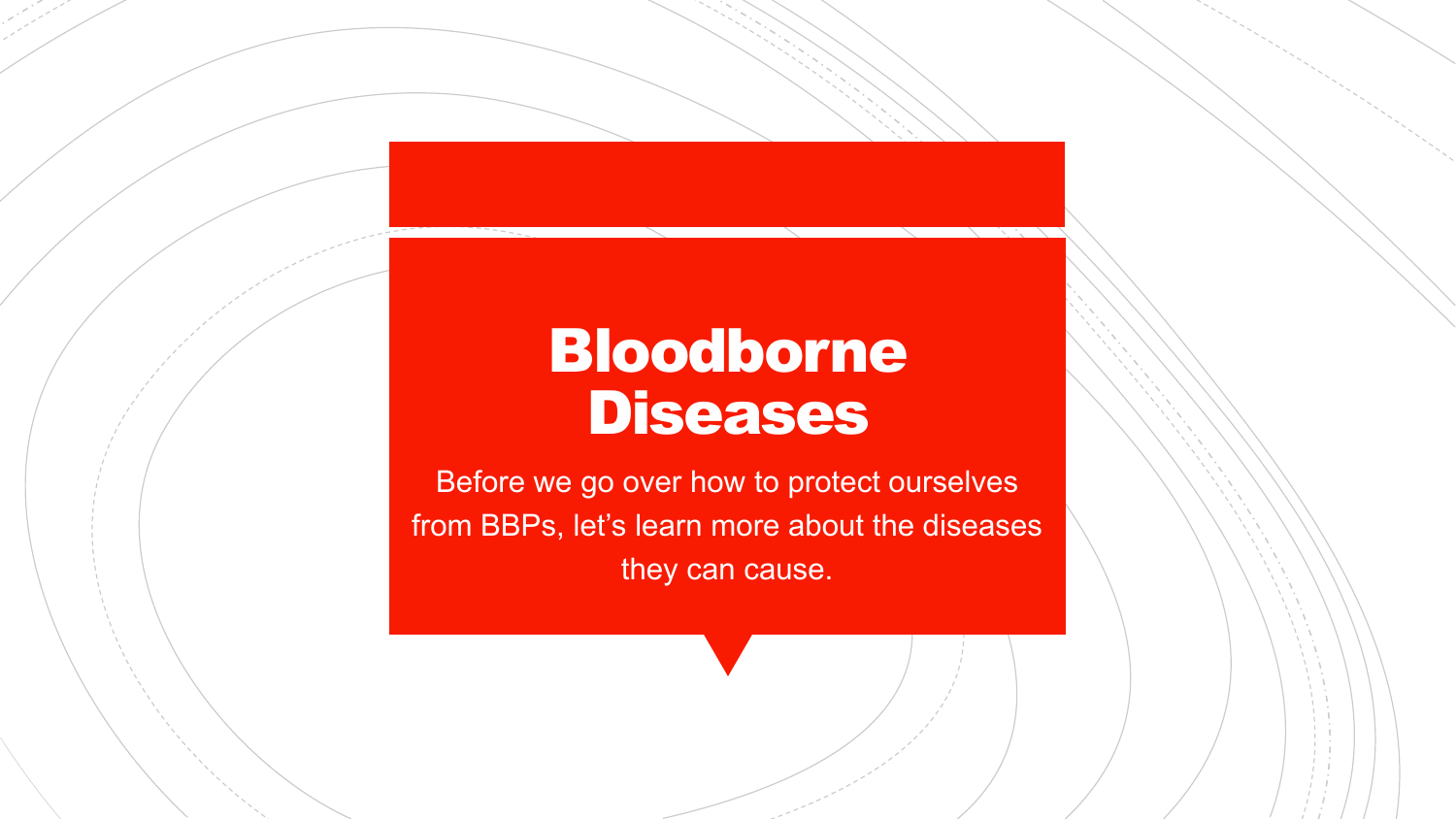

- Virus that affects the immune system
- Some people develop flu-like symptoms initially, but many do not have symptoms
- The virus can lay dormant for a decade or more (but does not always)
- **If untreated, it will eventually progress to Aquired** Immunodeficiency Syndrome (AIDS)
- **These days, people with HIV can live nearly as long** as those without it as long as they are treated early on
- **HIV does not survive for long on surfaces**
- **The only way to know if you have HIV is to get** tested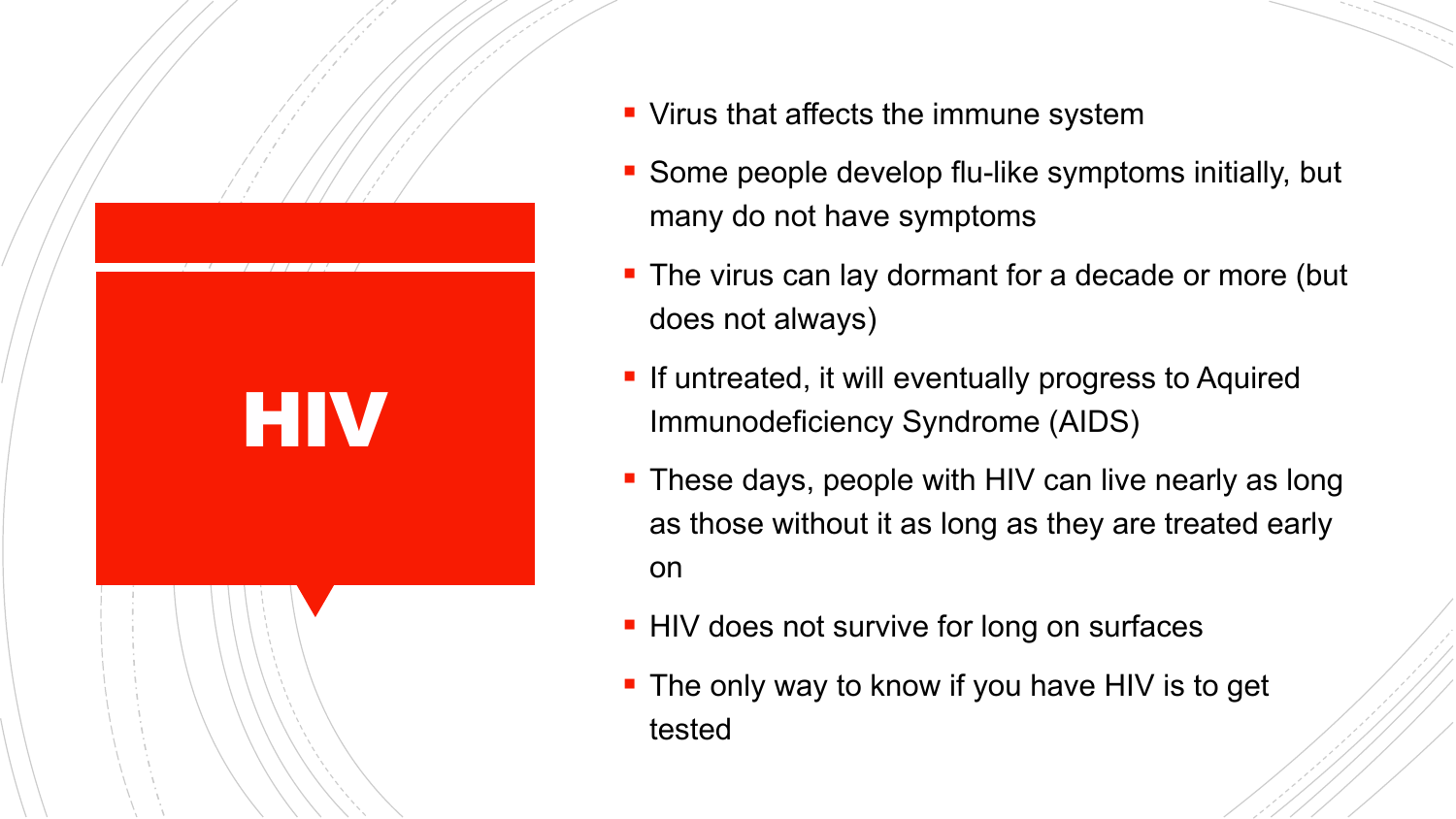## HBV & HCV similarities



- Viruses that affect the liver
- **As with HIV, Hepatitis B and C often cause no** symptoms. If symptoms are present, they can include common things like: fever, fatigue, loss of appetite, nausea, abdominal pain and vomiting
- **Some stranger symptoms are dark urine, gray** stools, joint pain and jaundice (yellowing of the skin and eyes)
- Some people are able to clear these viruses without treatment
- **Others will develop a chronic (lifelong) infection** which can cause cirrhosis (scarring of the liver), liver cancer, or even death
- **As with HIV, testing is required to diagnose**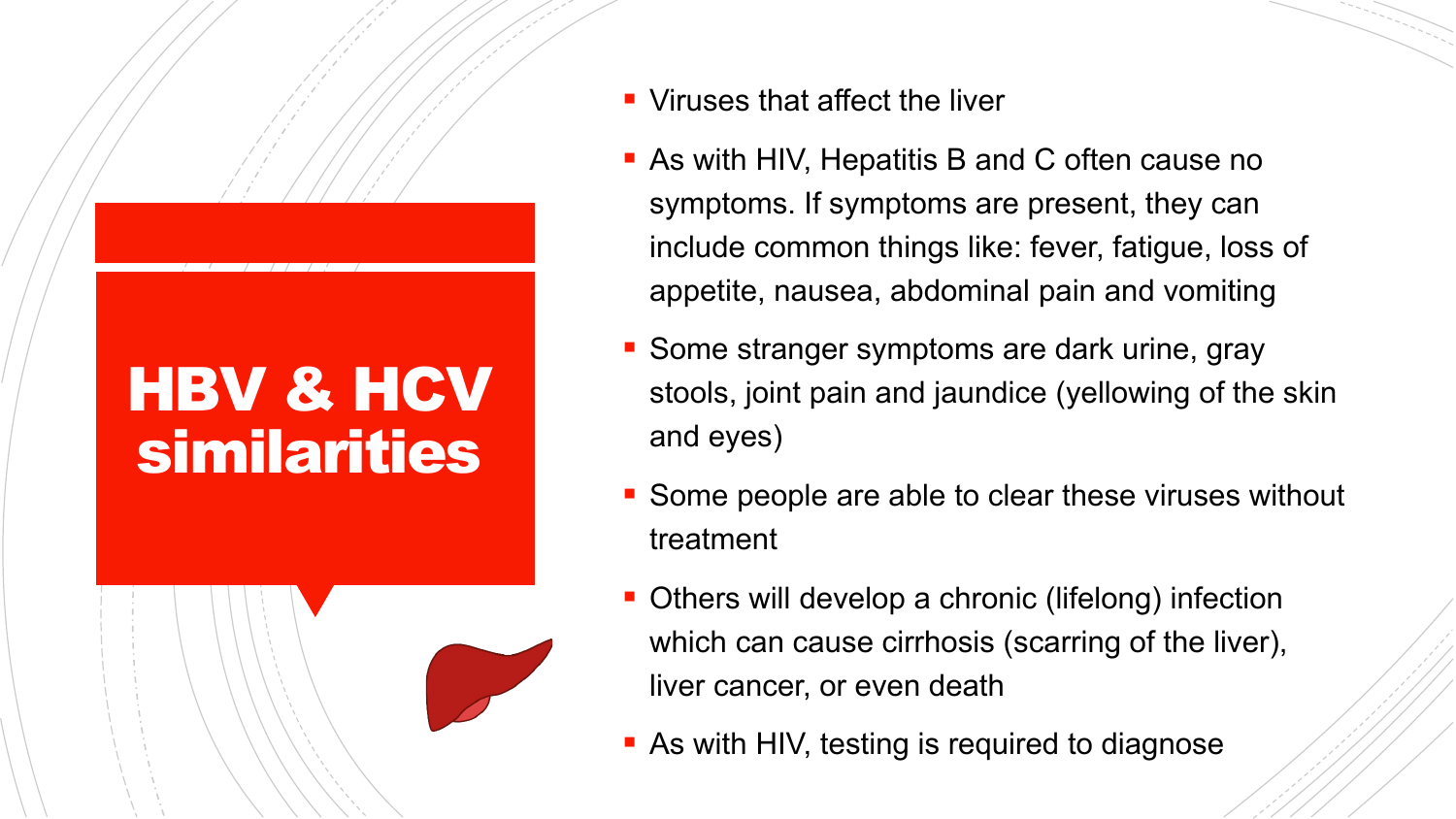## HBV & HCV differences

#### **Hepatitis B**

- ~5% of cases become chronic
- Safe and effective vaccine available
- Can survive on surfaces for 1 week

#### **Hepatitis C**

- More than 50% of cases become chronic
- No vaccine, but existing treatments can now cure over 90% of people
- Can survive on surfaces for up to 3 weeks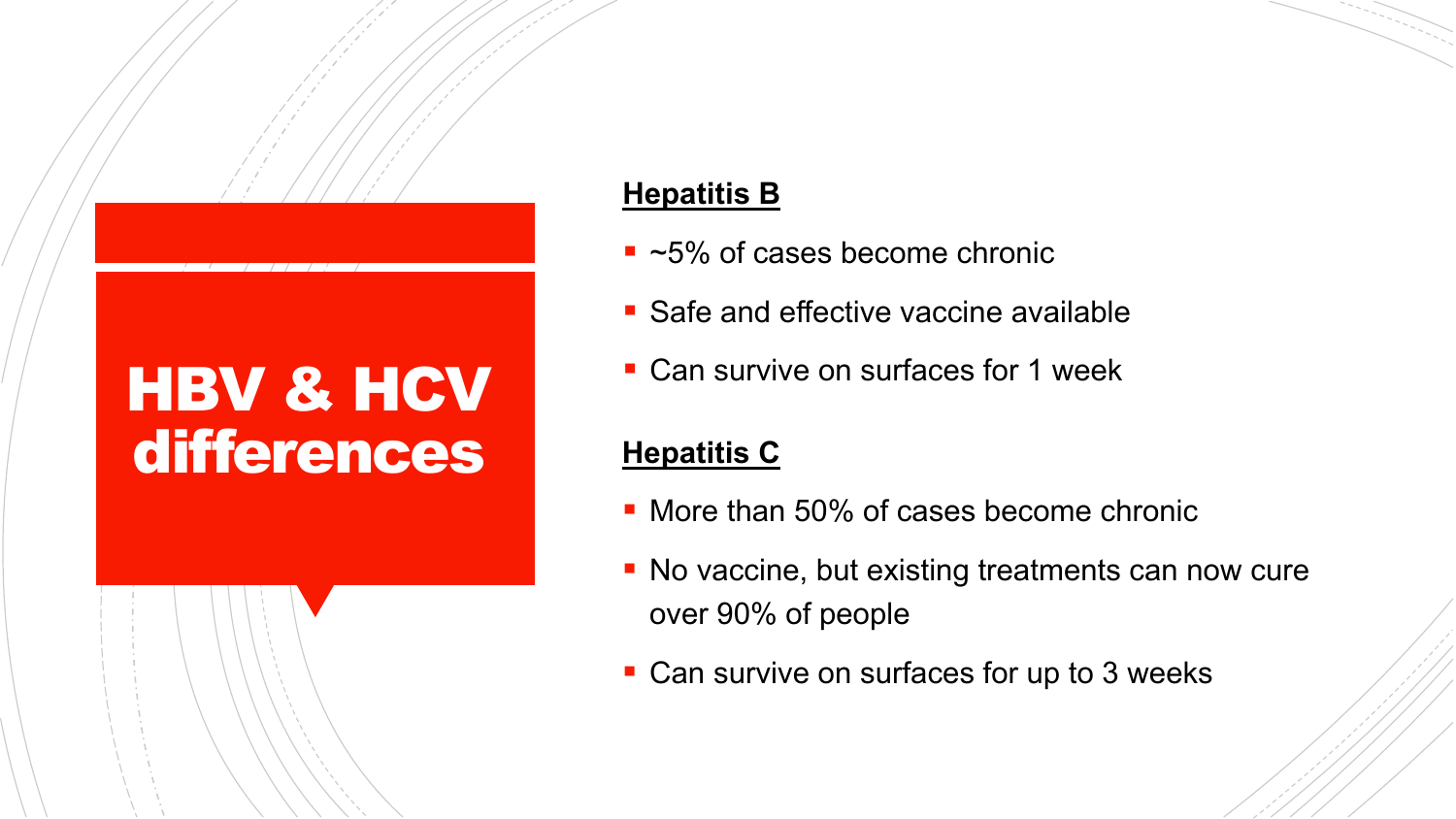## Hepatitis B Vaccination

- Series of 3 shots in the arm over the course of  $\neg 6$ months
- **P** Yeast-based vaccine, contains no live virus
- **More than 90% of vaccinated people develop** immunity
- **Immunity is thought to last 20-30 years; studies are** ongoing
- **Example 2 Figure 1 [Learn more about Hepatitis B vaccination and its](https://www.cdc.gov/vaccines/hcp/vis/vis-statements/hep-b.pdf) benefits**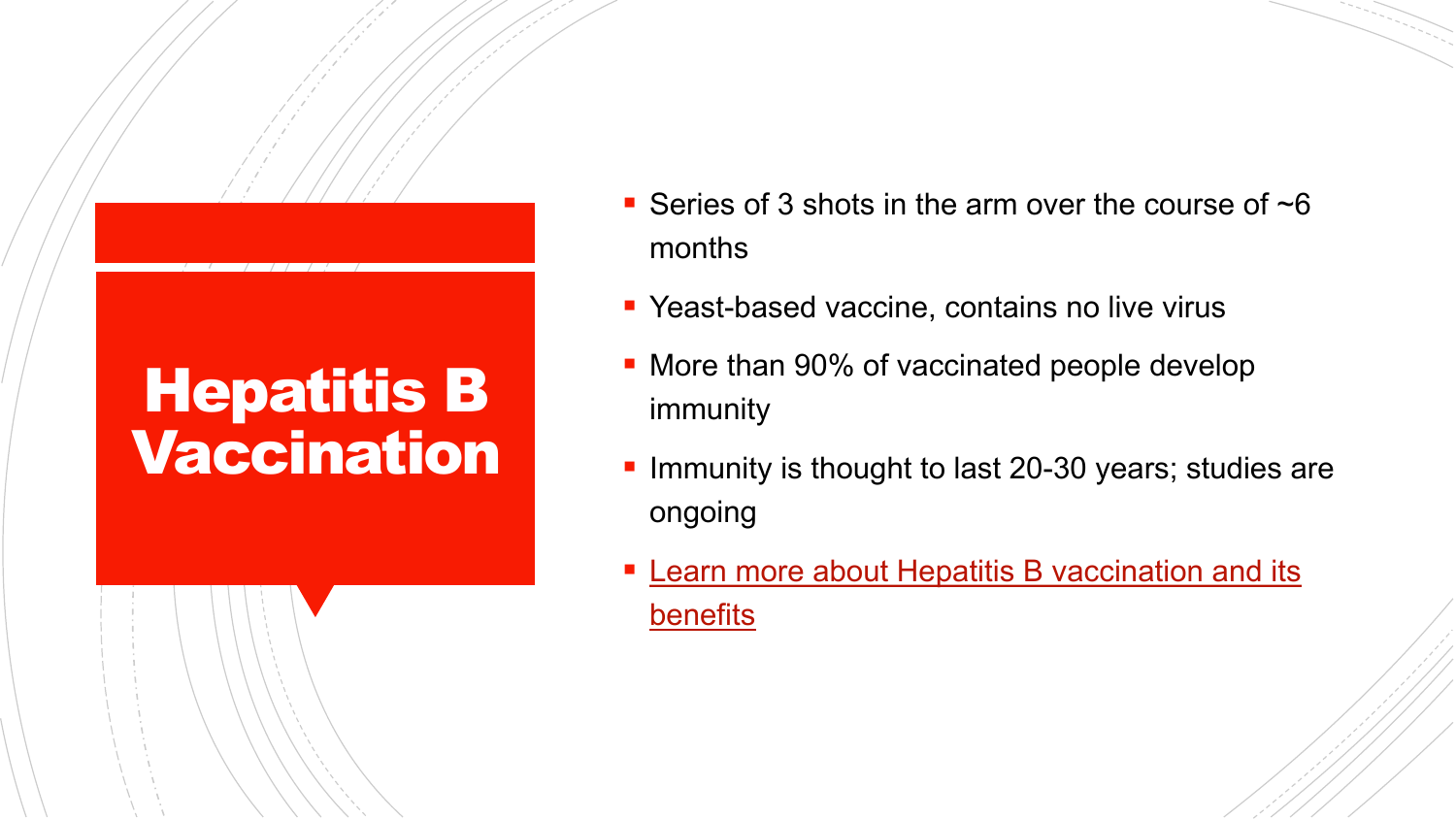## Hepatitis B Vaccination

- **If you were vaccinated 20-30 years ago, you can** schedule an appointment with a medical professional to determine whether they recommend revaccination
- **If you decline vaccination:** You can still choose to receive it any time you wish while in a position with occupational exposure

Talk to your supervisor who will help you make an appointment.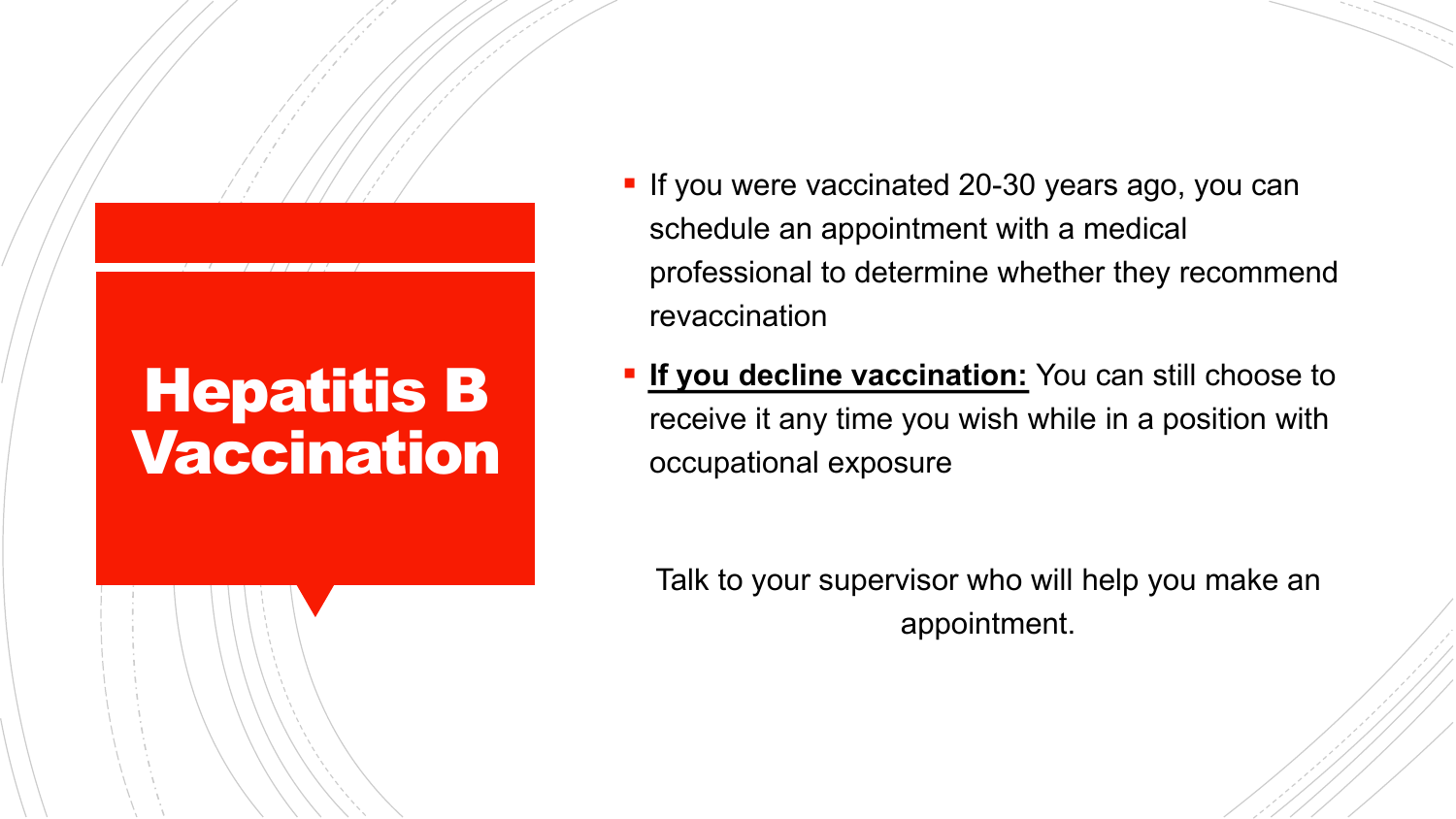## How do BBPs spread?

For BBPs to spread, infected blood/OPIM from one person must enter the bloodstream of another person.

This is called an **exposure incident**.

In the workplace, this can happen in 3 ways:

- 1. Through non-intact skin: areas with cuts, rashes, acne, etc.
- 2. Through mucous membranes (tissues of the eyes, nose and mouth)
- 3. By puncture with a contaminated object (like a used needle)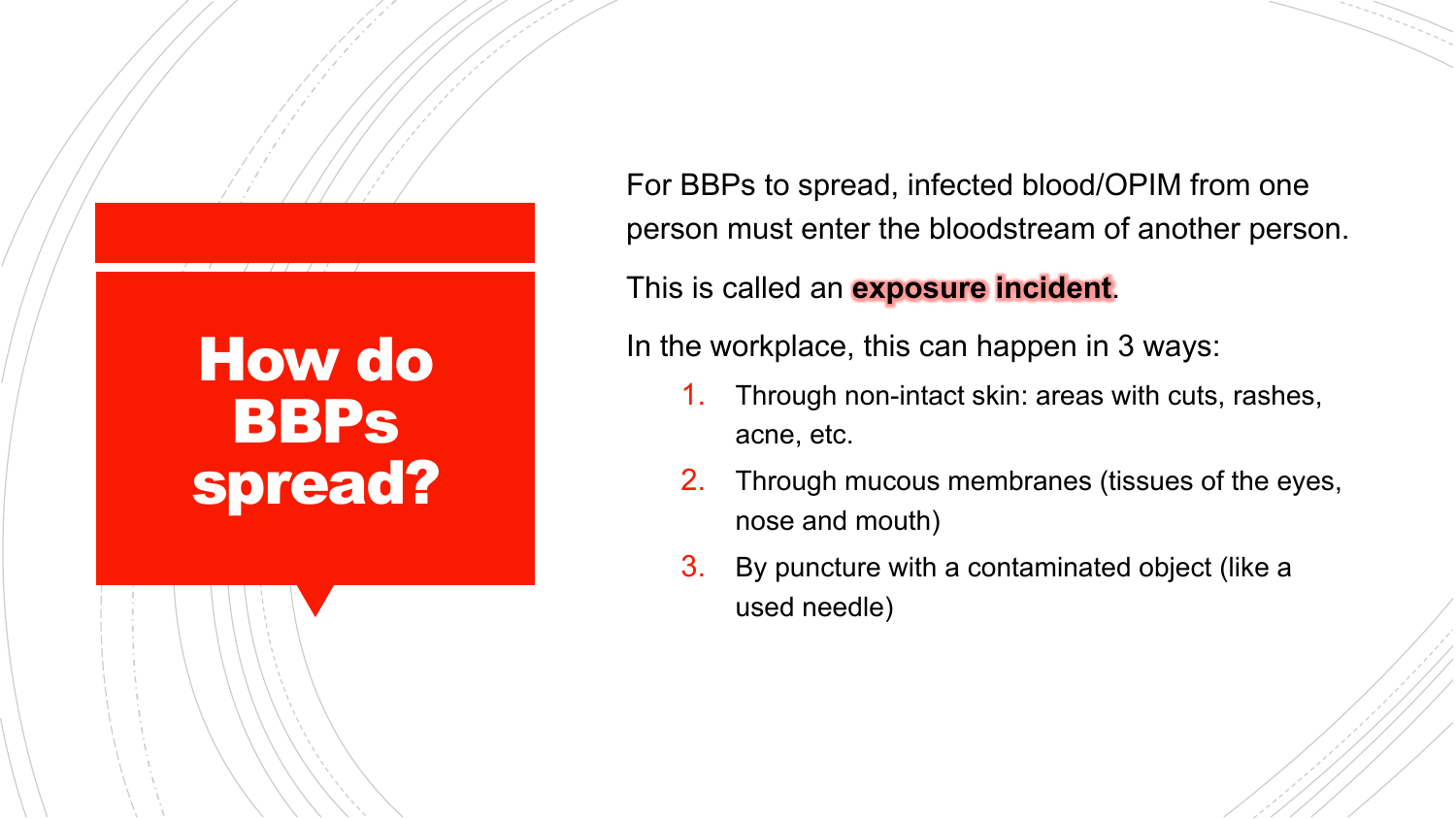## **Exposure** Incident Example

You find a used bandage on the floor. You don't want to go get gloves, so you pick it up with bare hands. You then realize that some of the blood from the bandage has smeared onto a small cut on your hand. **This is an exposure incident!**

Note that wearing gloves when picking up anything that may contain blood/body fluids and covering your own cut with a bandage would have prevented this exposure incident.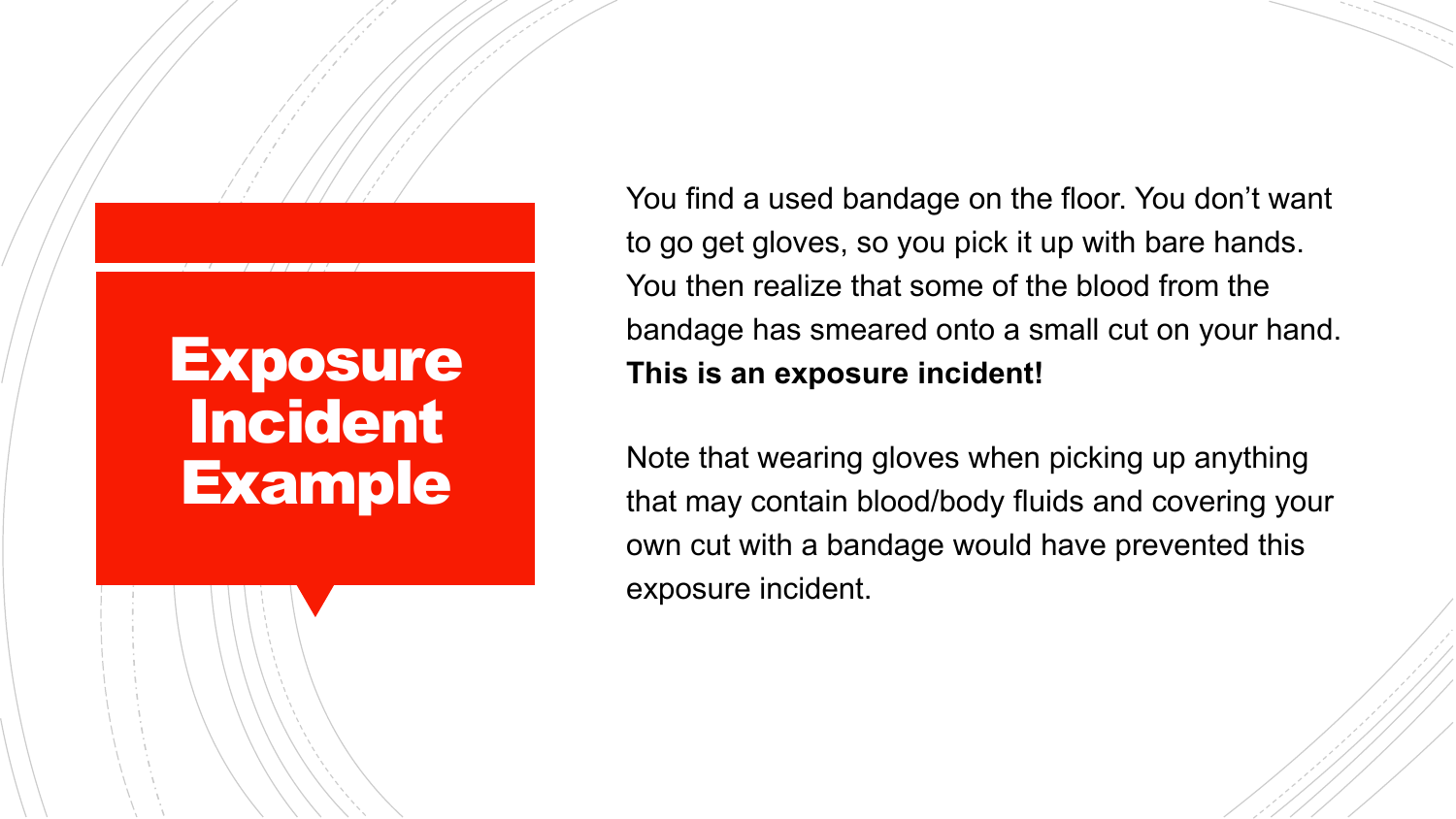

BBPs are **NOT spread** by casual contact like shaking hands, hugging, drinking from the same glass, or using the same toilet.

BBPs are **NOT spread** through the air, so coughing and sneezing are not a concern.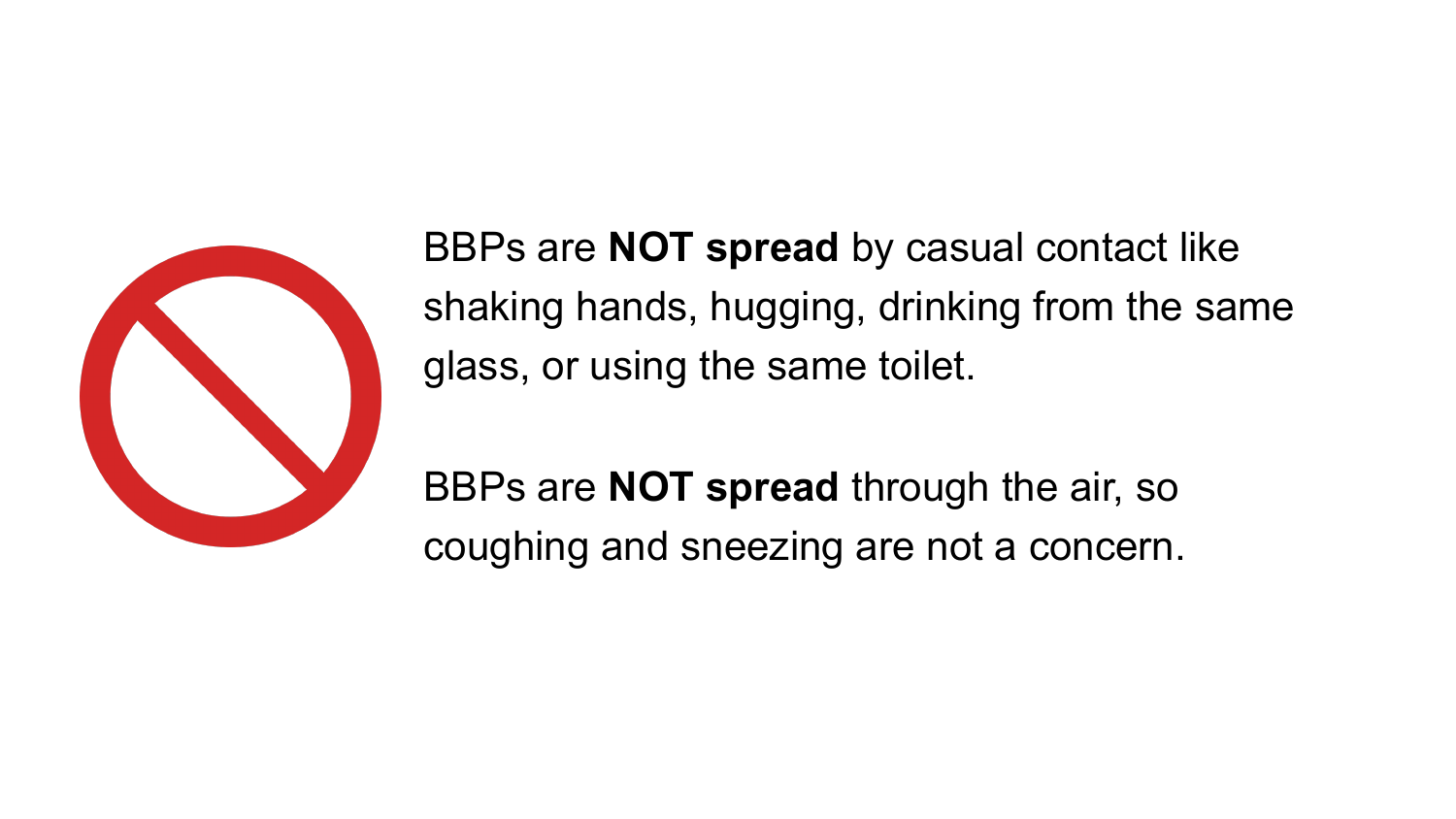#### Anyone's blood/OPIM can carry **BBPs**

- **A person you know well**
- A person who does not appear to be ill
- A person of any age, gender, race, sexual orientation or other characteristic

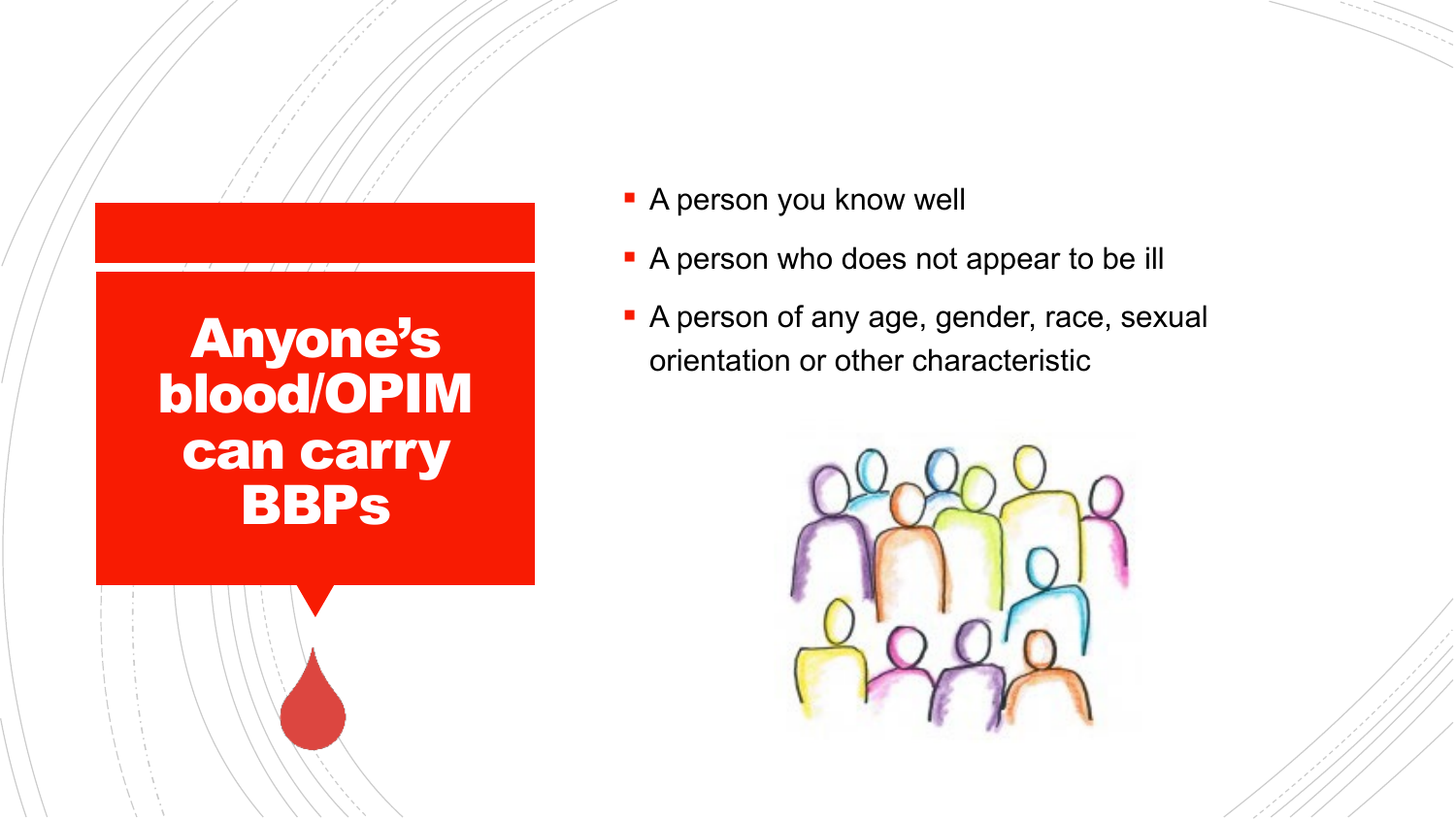### $\mathsf{Exposure} \neq$ Disease

- It's important to note that if an exposure incident occurs, it doesn't necessarily mean that infection (and thus, disease) will.
- **In fact, the chance of getting a bloodborne disease** from a typical workplace incident is actually very low.
- **These are not primary ways that BBPs spread.**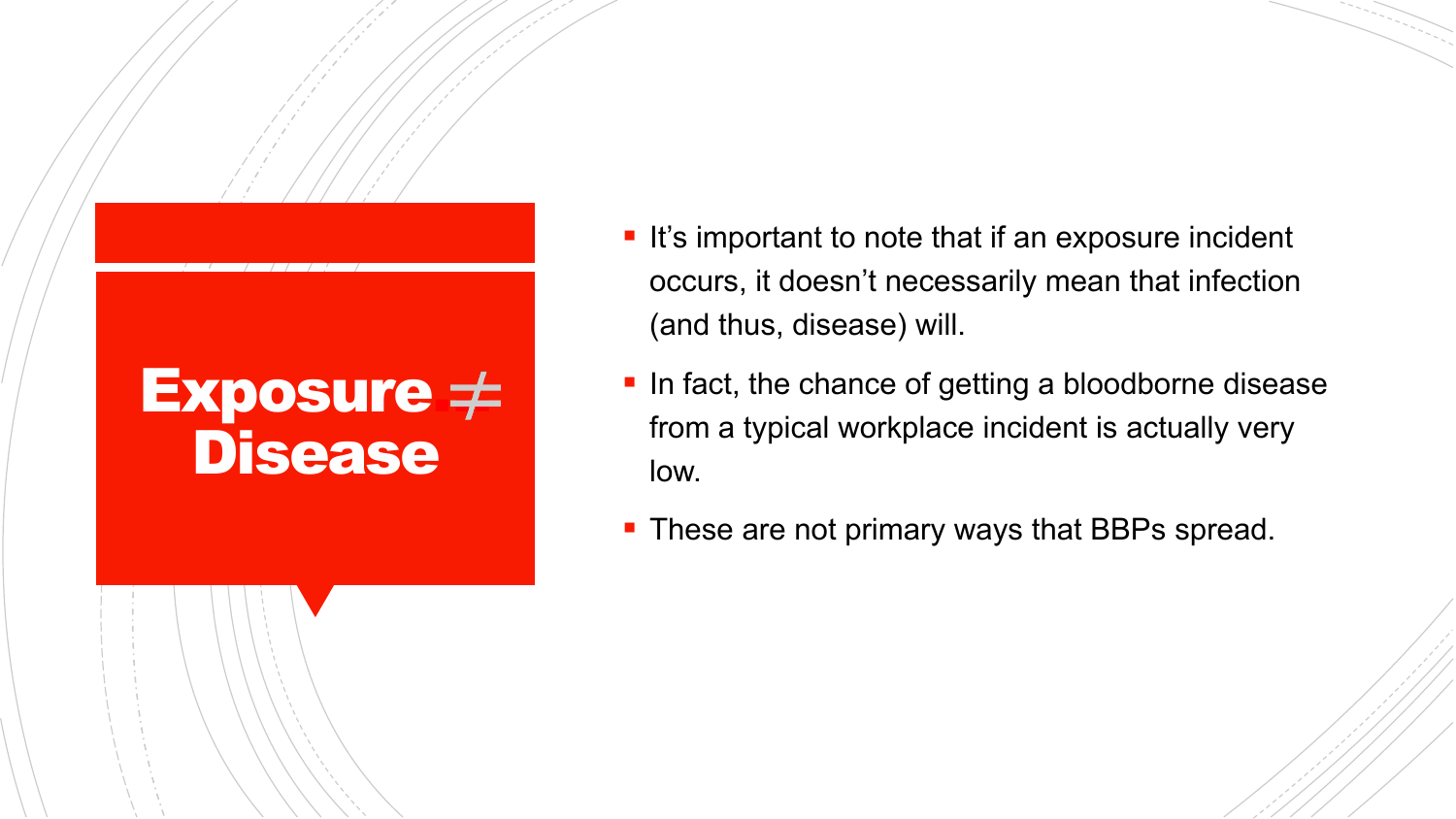### How can we prevent exposure to BBPs?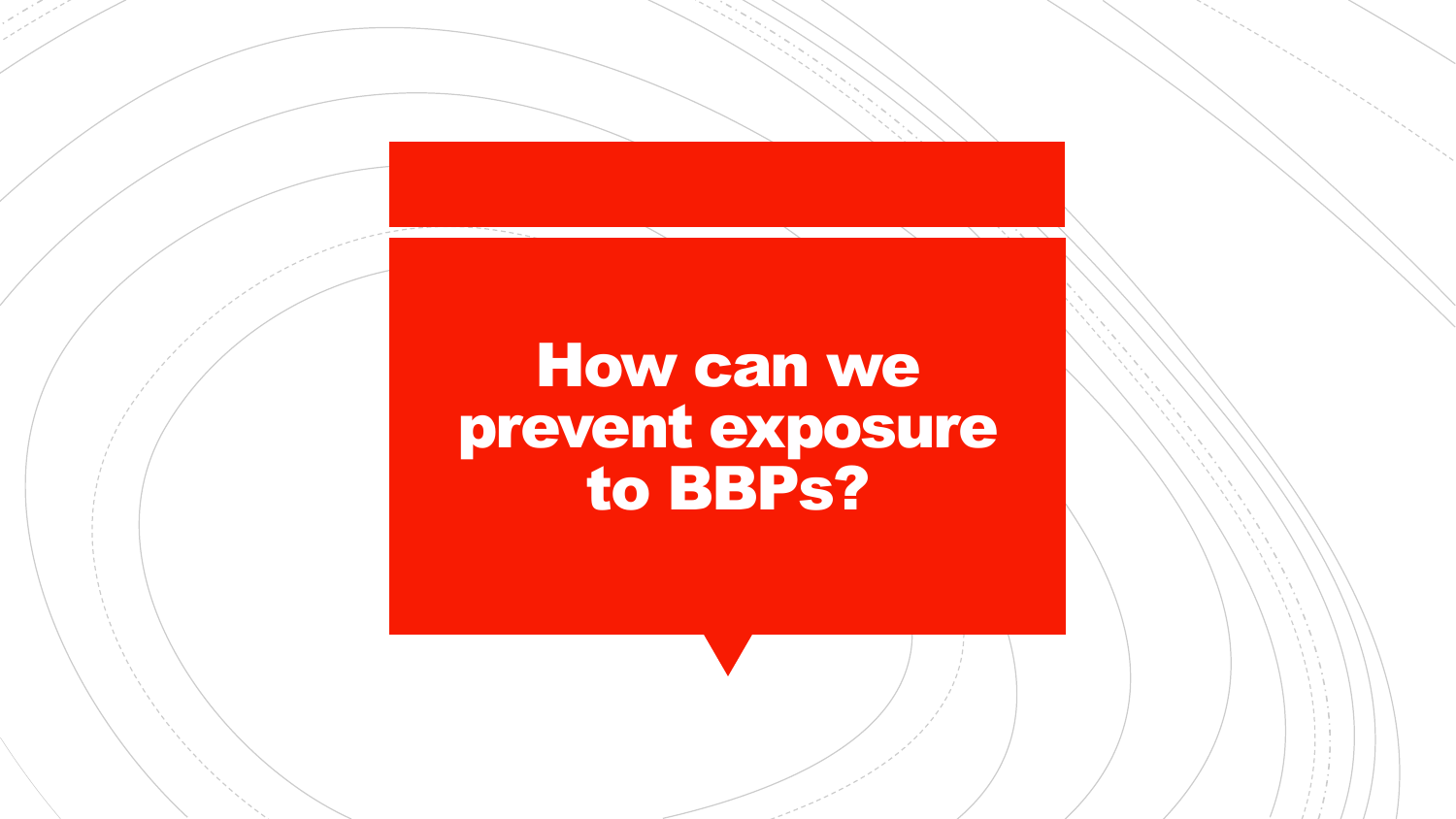## **Universal** Precautions

One of the most important things you can do is practice universal precautions. This means treating all blood and certain body fluids (OPIM) as if they are known to contain BBPs.

#### **In practice, this means:**

- Responding promptly to situations that could lead to an exposure, like finding a needle or blood on the floor
- Not attempting to provide first aid or clean up blood/OPIM unless you've been trained to do so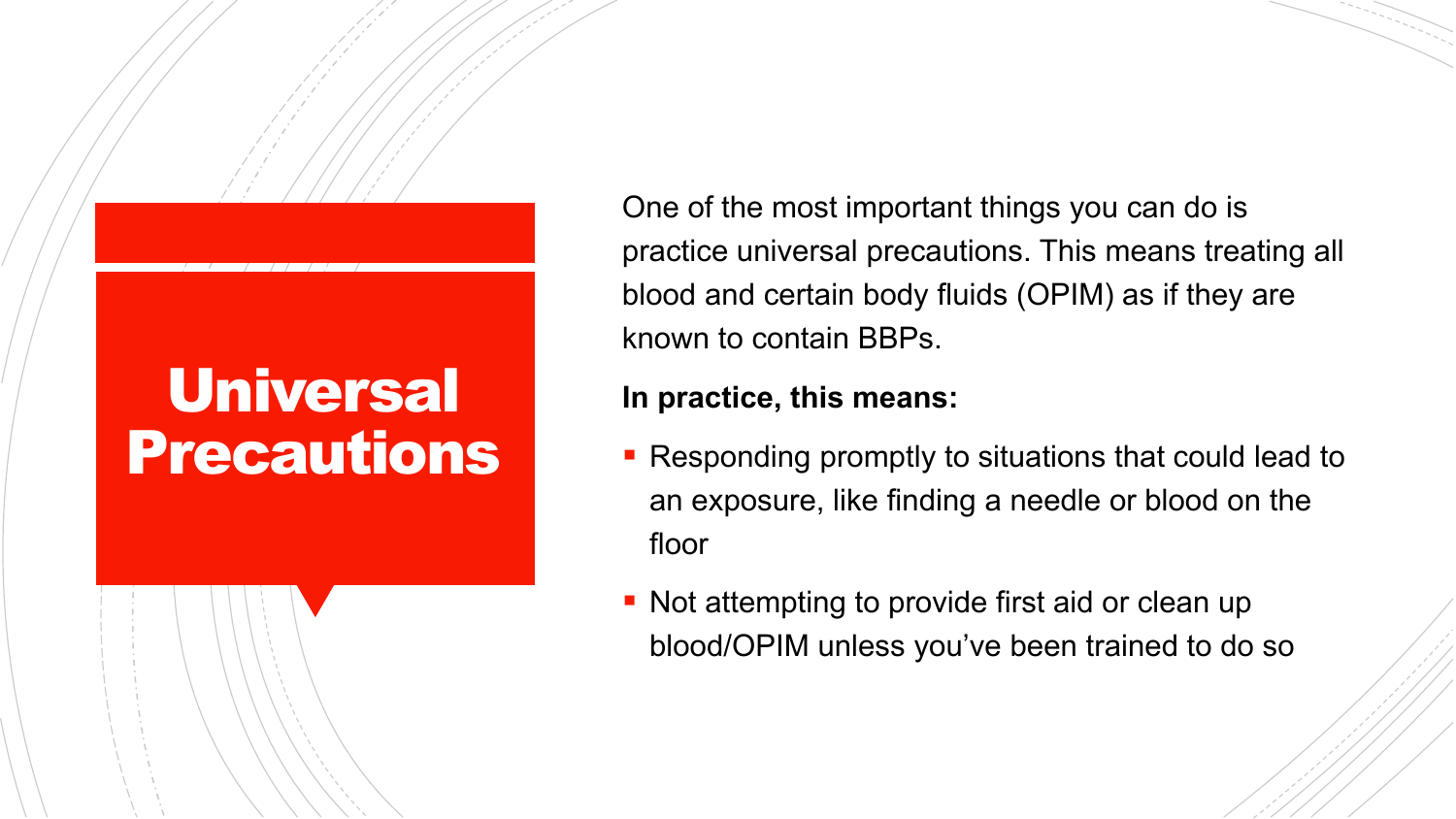## Blood/OPIM Clean Up

- **Blood and OPIM spills and any items contaminated** with them must be cleaned and decontaminated promptly.
- **If you encounter blood or other body fluids on** campus, immediately notify Facility Operations (unless you have been given other instructions by your department).
- Our custodians are trained to handle these situations.
- **If possible, secure the area so no one else can come** into contact with the spill/contaminated item(s) until a custodian arrives.

**Facility Operations: Lincoln Park:** (773) 325-7377 **Loop:** (312) 362-8682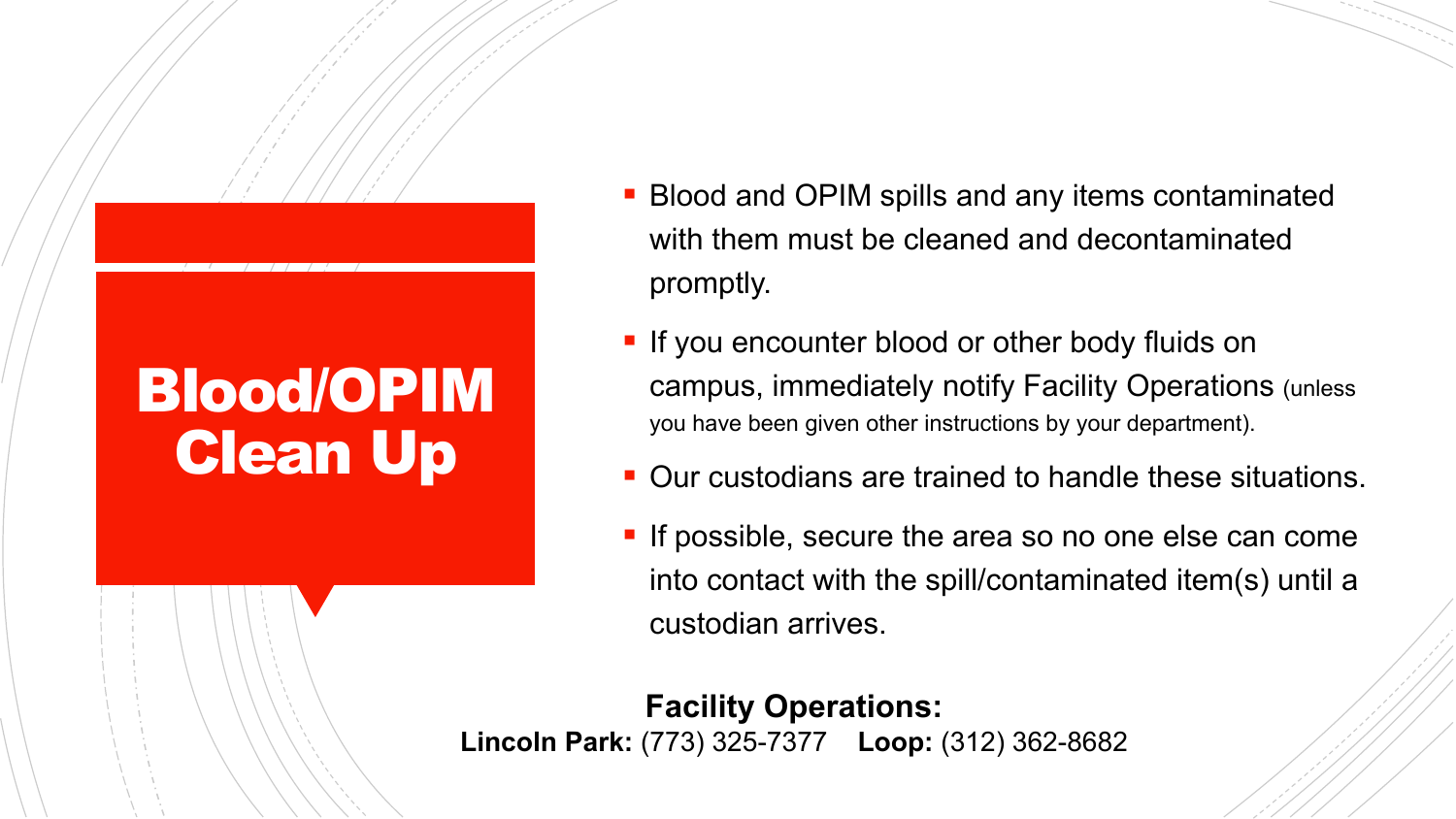## **General** Clean Up Procedures

- Block off access to the area.
- 2. Gather supplies and put on PPE (at a minimum, gloves. Wear eye protection if splashing is possible.)
- 3. Use a tool to pick up sharp objects, if present.
- 4. Use absorbent towels or solidifying powder to clean up the spill and discard in trash or biohazard container (when biohazard containers are required is covered in an upcoming slide.)
- 5. Spray a 10% bleach solution made fresh on the spill area and let it dry (other appropriate disinfectants may also be used. Follow all instructions on the label.)
- 6. Discard gloves in trash.
- 7. Wash your hands!

**\*Do not clean up blood/OPIM unless you've been trained on specific procedures and supplies used by your department.\***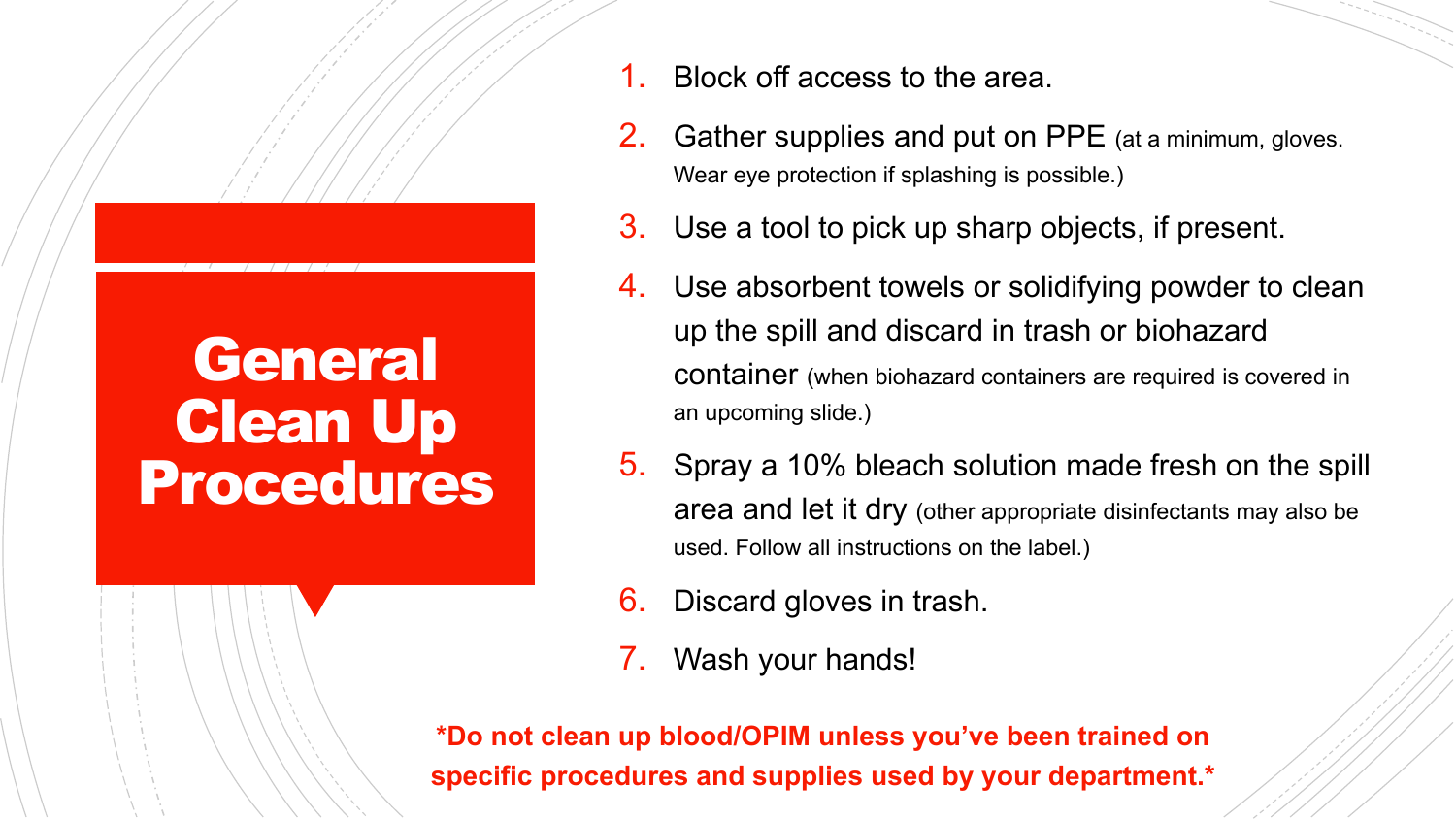## Found Needle Response

If you find a needle on campus, **immediately call Public Safety** and if you can, remain in the area until an officer arrives to prevent anyone else from coming into contact with it.

Do not touch the needle or attempt to dispose of it yourself. Needles must be placed in biohazardous sharps containers for disposal even if they are unused.



**Public Safety: Lincoln Park:** (773) 325-7777 **Loop:** (312) 362-8400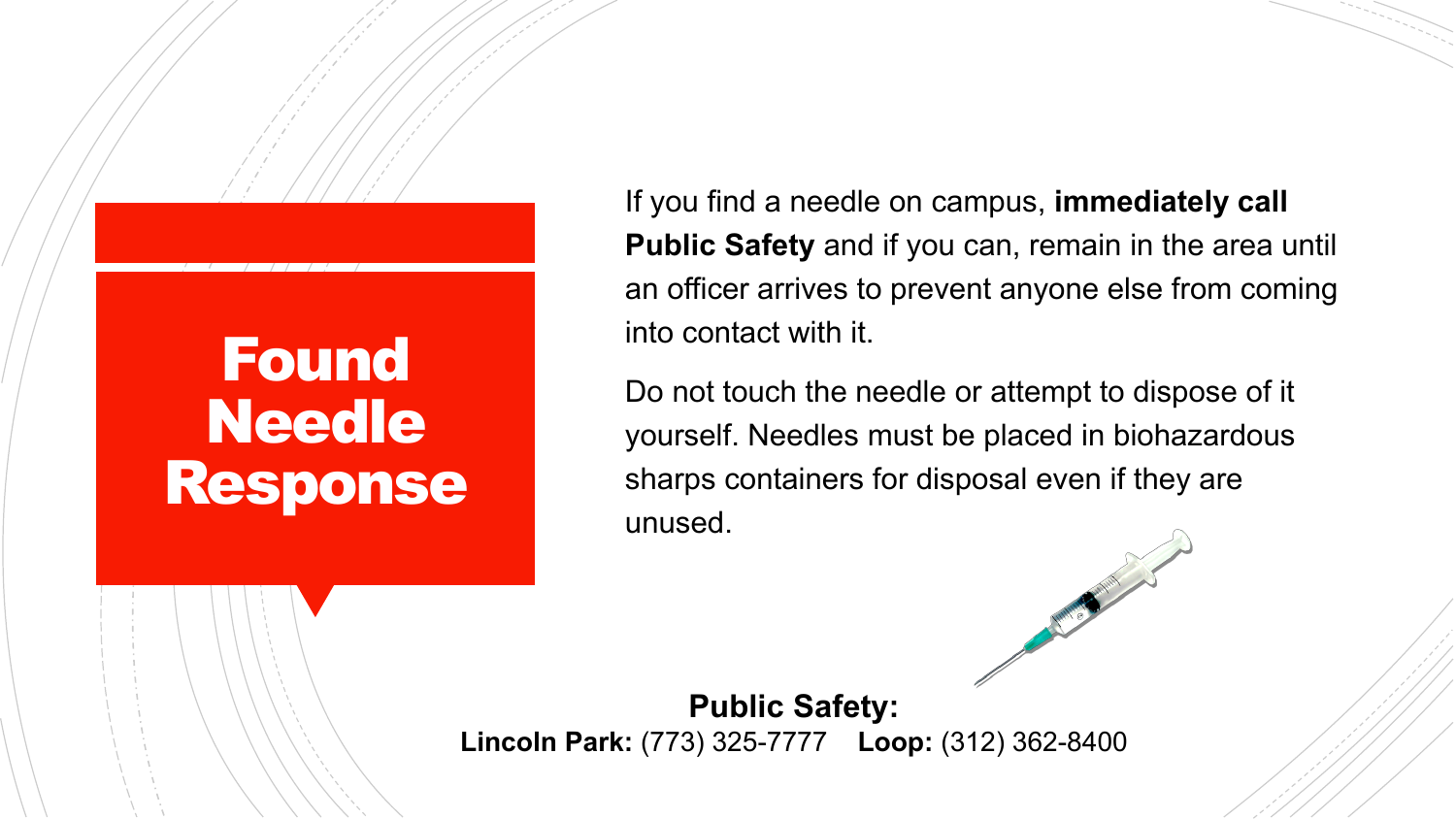## When should red bags/bins be used?

Certain materials must be disposed of as biohazardous waste. Biohazardous waste is placed in red bags that go into red bins. Biohazardous sharps go directly into a biohazardous sharps container. Both the bags and bins are labeled with the word "Biohazard" and the symbol below.

This includes:

- Any items saturated with blood/OPIM (such that they could be squeezed out and release it), or containing an amount of dried blood/OPIM that could flake off
- Certain materials generated by labs per IBC protocol
- All needles, used or not





EHS can provide you with a 43 gal "bio bin" (on the right) if needed. All other containers must be ordered by individual departments.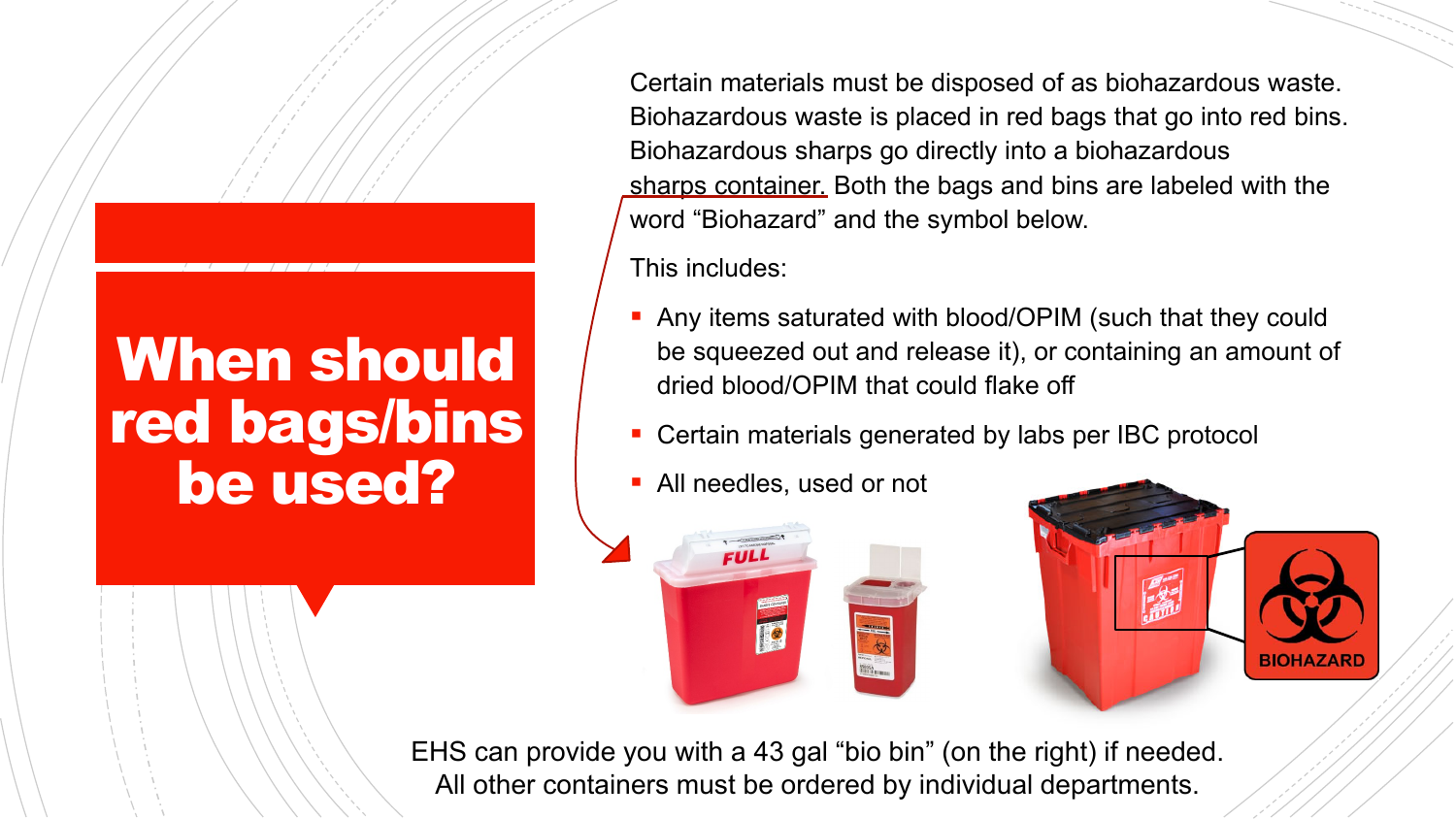### Wash your hands

- **As needed while you are working**
- **[If using gloves, after removing them properly](https://youtu.be/KTNemIYPNqA)**
- **Follow these steps for effective handwashing:**



**Proper handwashing is the single most effective way to prevent the spread of infection.**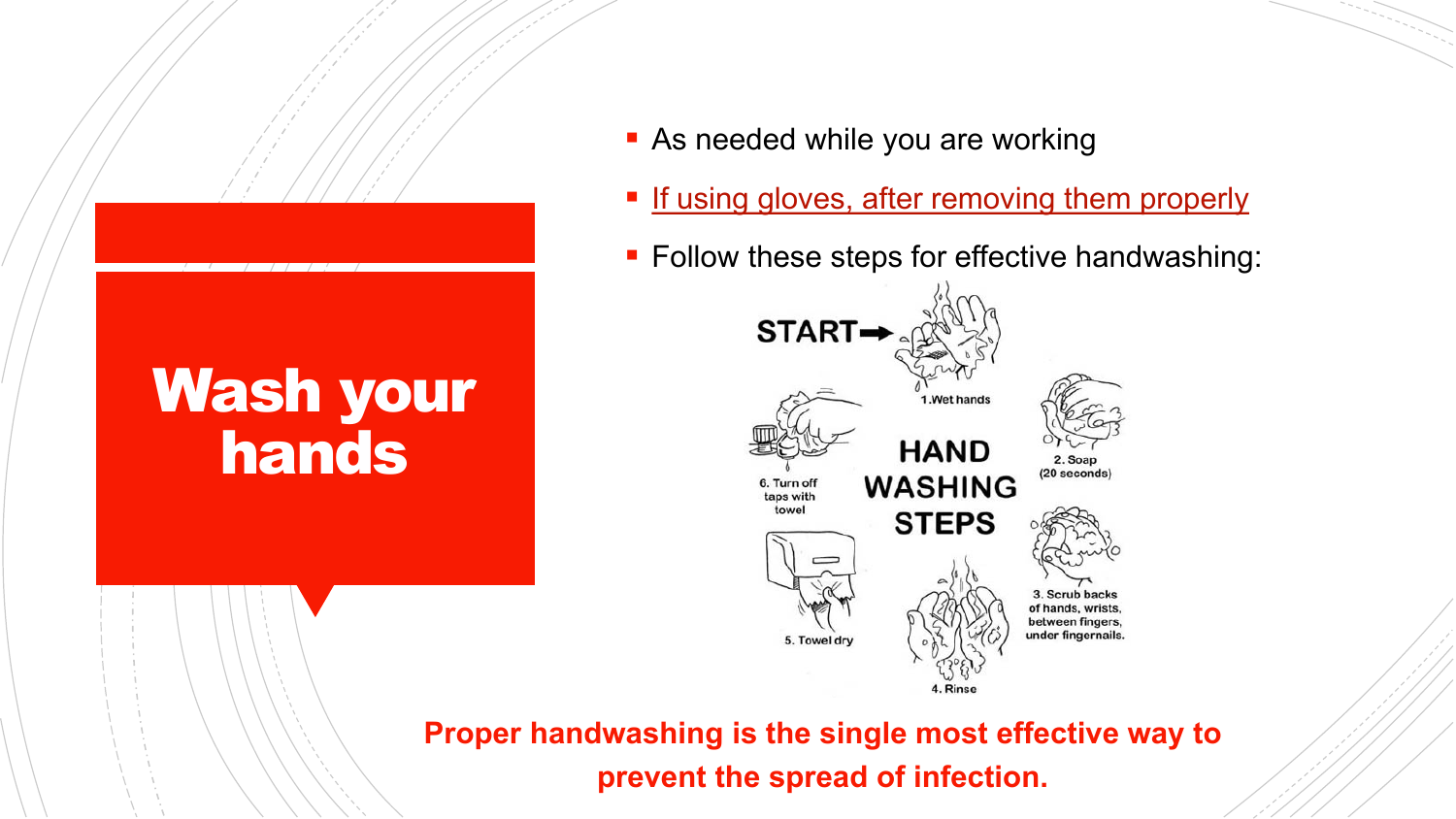**Never use your hands to pick up sharp objects. Use** tongs, forceps or a hand broom.



- Do not dispose of sharp objects (e.g. broken glass) loosely in the trash where they can injure workers.
- **Instead, place them in a broken glass container (in** labs) or create your own (a cardboard box labeled

"broken glass.")

**Sharp** 

**Objects** 



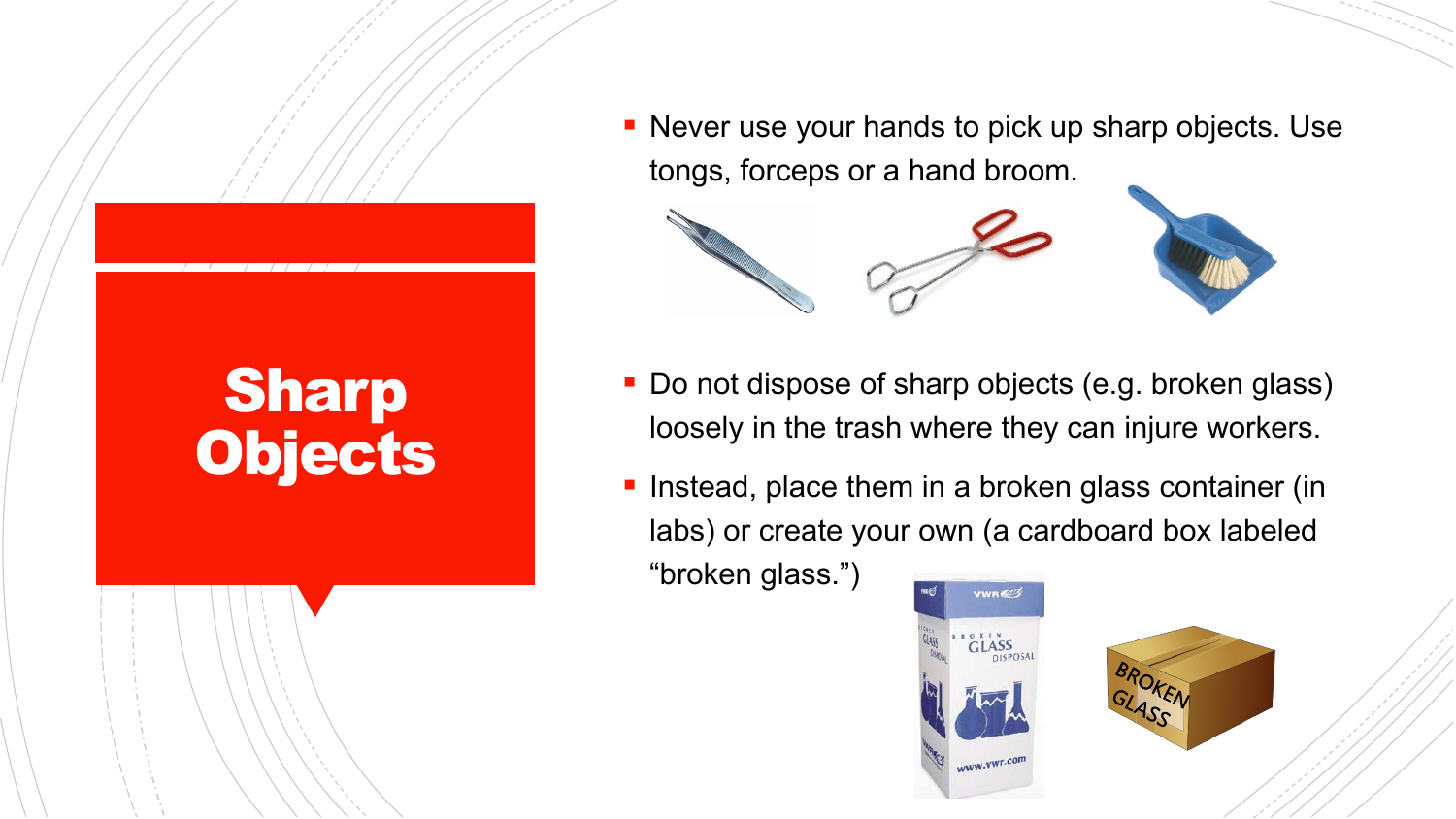#### If an exposure incident does occur, follow the steps on the next slide.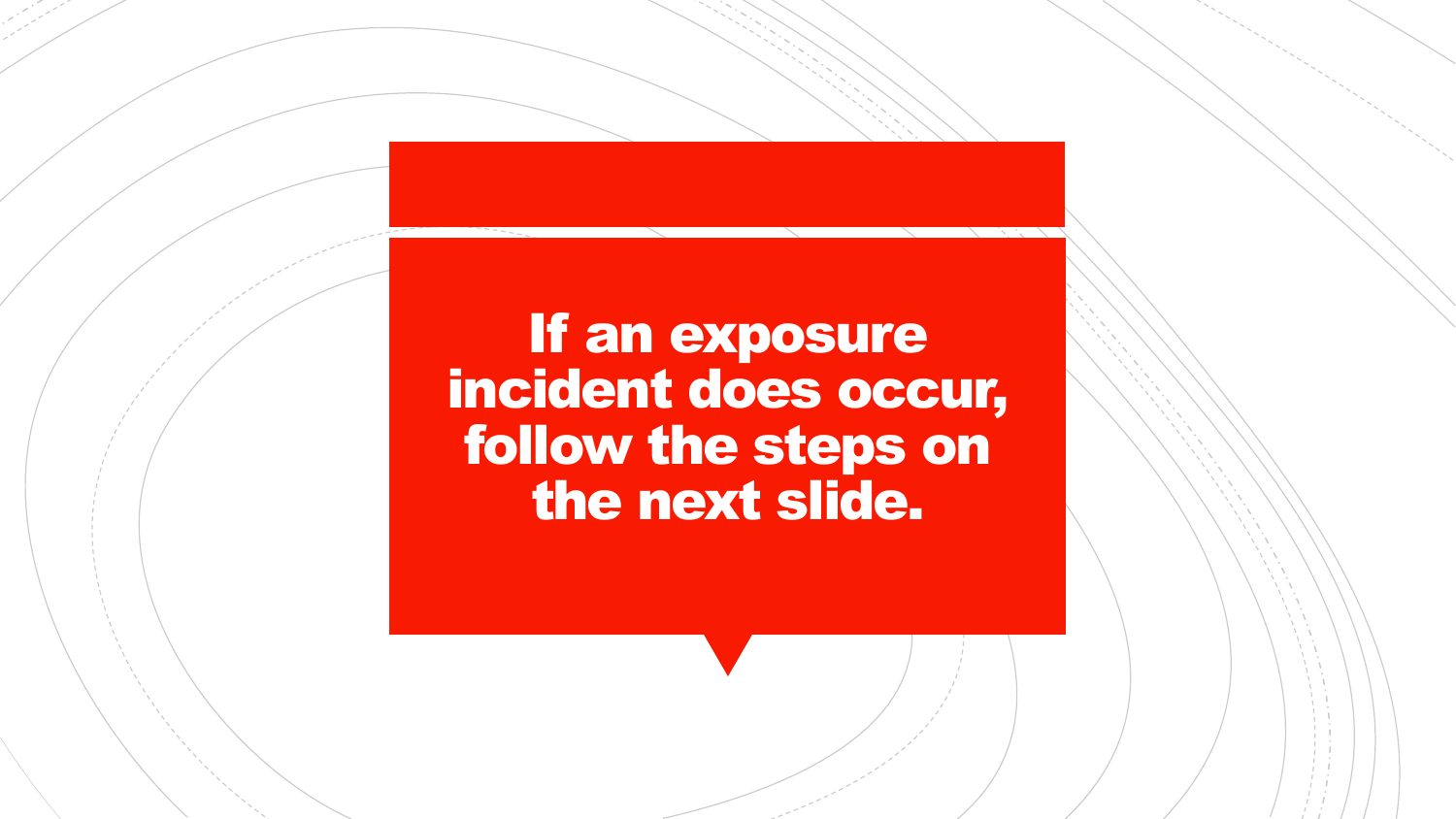## **Exposure** Incident Response

- **Filush the exposed area with large amounts of water** (and soap if contact was made with skin – do not put soap in eyes, nose or mouth).
- **Alert a supervisor and call Public Safety for** transport to nearest emergency room (ER).
- **If a source individual (the person whose** blood/OPIM got on someone else) is identified and agrees, they should also be transported for evaluation.
- **Public Safety will make a report of the incident and** notify Risk Management who will file a worker's compensation claim. Do not provide personal health insurance to the ER – tell them DePaul will cover the cost through worker's compensation.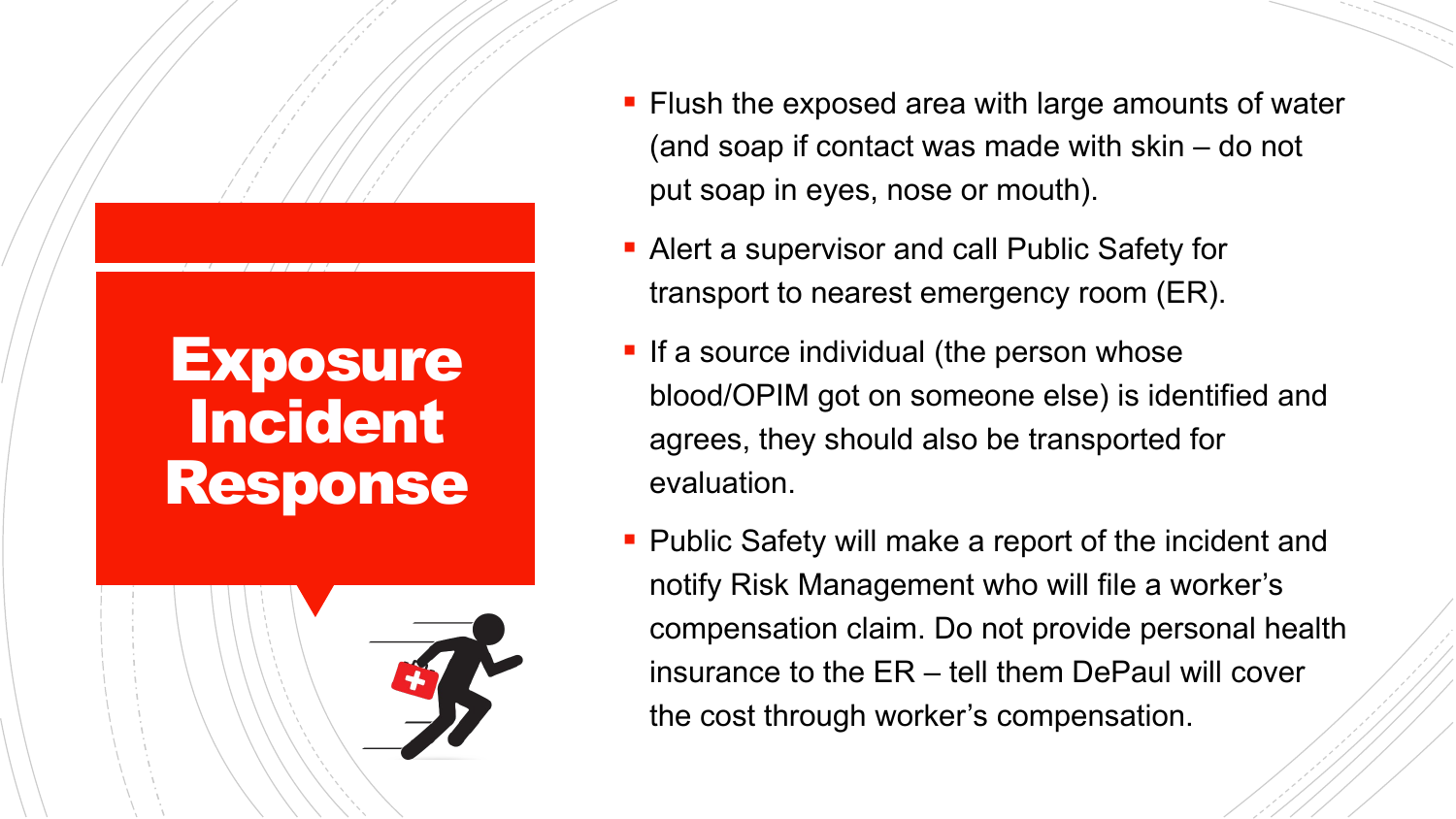### Resources

- **Human Immunodeficiency Virus (HIV):** [www.cdc.gov/hiv](http://www.cdc.gov/hiv)
- Hepatitis B: [www.cdc.gov/hepatitis/hbv](http://www.cdc.gov/hepatitis/hbv)
- **Hepatitis B vaccination:** [www.cdc.gov/vaccines/vpd/hepb/index.html](http://www.cdc.gov/vaccines/vpd/hepb/index.html)
- **Hepatitis C: [www.cdc.gov/hepatitis/hcv/](http://www.cdc.gov/hepatitis/hcv/)**